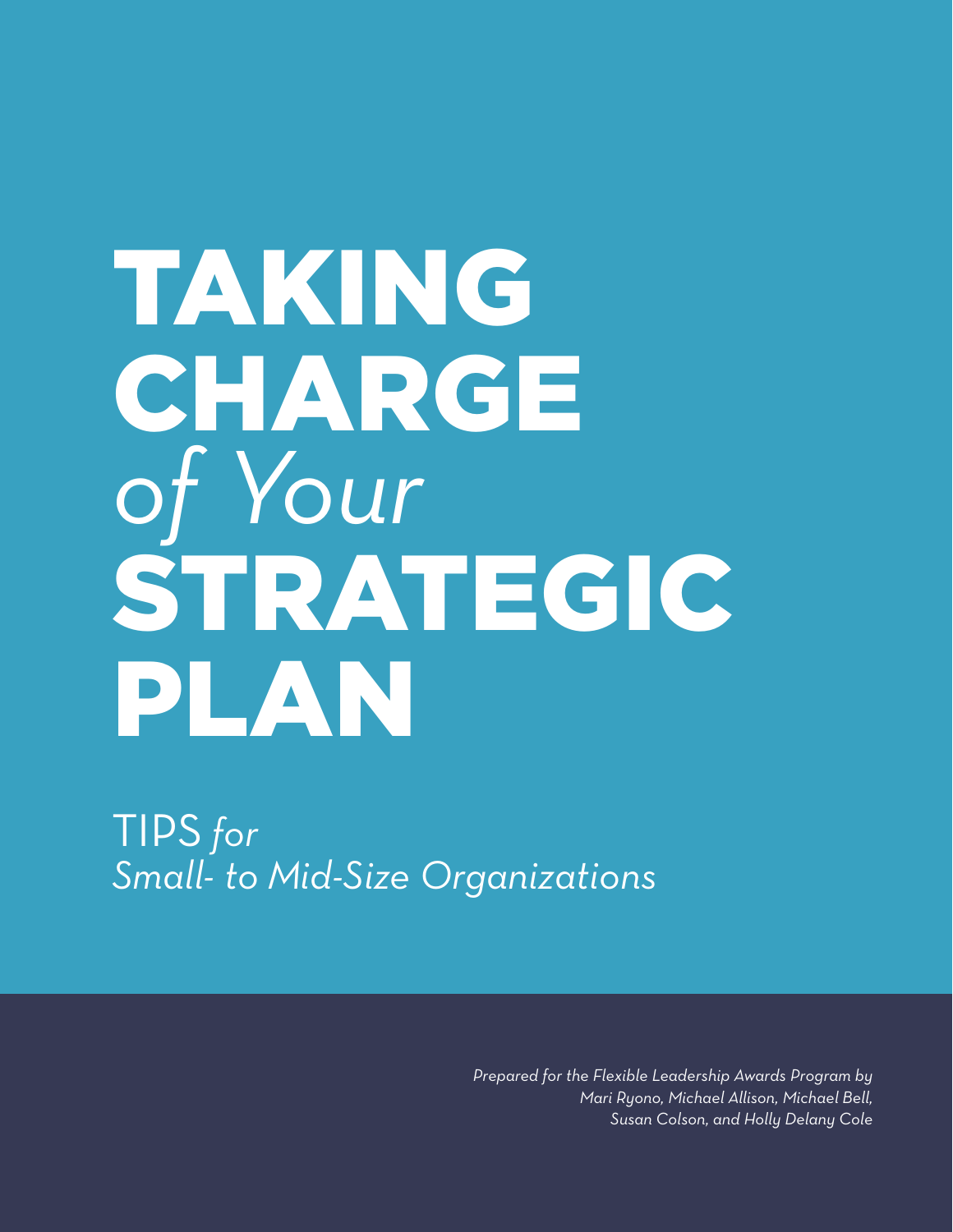# **Table of Contents**

| Elements of a Strategically Led Organization<br>Planning as a Balancing Act |
|-----------------------------------------------------------------------------|
| III. Assessing Your Organization's Needs and Goals 10                       |
| Eight Questions to Ask Before Getting Started                               |
|                                                                             |
| Two Approaches<br>Strategic Planning with a Racial Equity Lens              |
| V: Diving In: How to Choose Consultants and More 19                         |
| What Goes in a Final Plan                                                   |
| Gauging Your Organization's Readiness<br>to Put Your Plan in Action         |
|                                                                             |
|                                                                             |
| A. Detailed List of Assessment Questions                                    |
| <b>B.</b> Outline of Vital Statistics Tool                                  |
| C. Different Methodologies Frequently Used<br>to Support Strategic Planning |
| D. Readings on Strategic Planning                                           |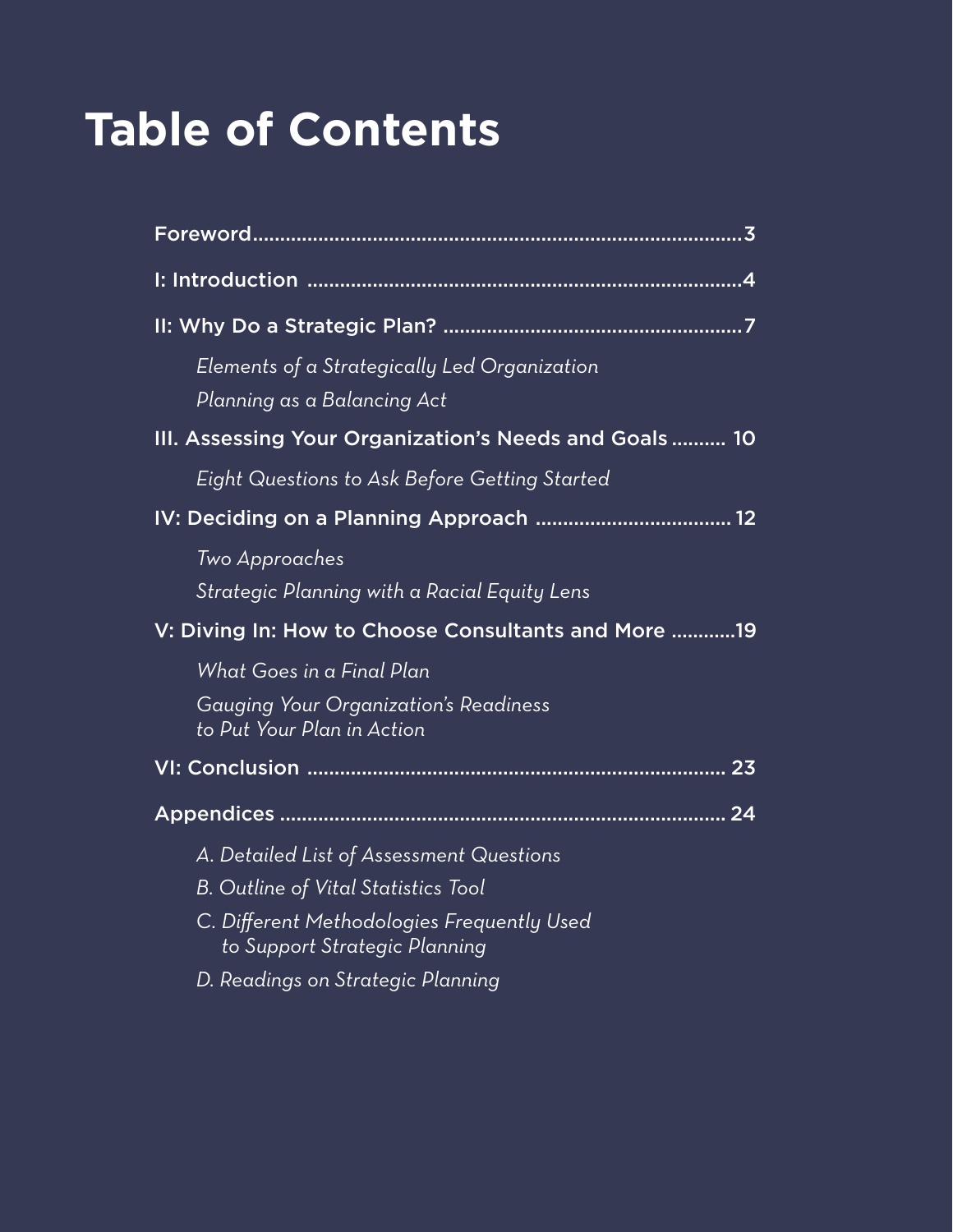# <span id="page-2-0"></span>**FOREWORD**

*The task of developing strategy for an organization is an essential act of leadership. At a volatile time in U.S. history when social justice organizations and movements confront an often-dizzying mix of challenges and demands, it's critical to have a clear set of strategic priorities to help guide decision making and collective action.* 

*At its essence, strategic planning involves making choices about where and how the organization is best positioned to have an impact, aligning the work of the organization with its values and mission, and ensuring the organization has the resources to address its priorities. Leaders need to be able to inspire and engage others towards a resonant vision and strategic direction.* 

*It's not surprising that strategic planning is one of the leadership development activities that many organizations prioritize with support from their Flexible Leadership Award (FLA) grants. In the following pages, the FLA plan consultants and staff share tips and insights from their decades of experience partnering with social justice leaders in the design, planning, and facilitation of strategic plans. We are grateful to them for their generosity of spirit, and hope that this serves as a useful resource to those who are embarking on a planning process.* 

*Linda Wood Senior Director, Haas Leadership Initiatives The Evelyn and Walter Haas, Jr. Fund*

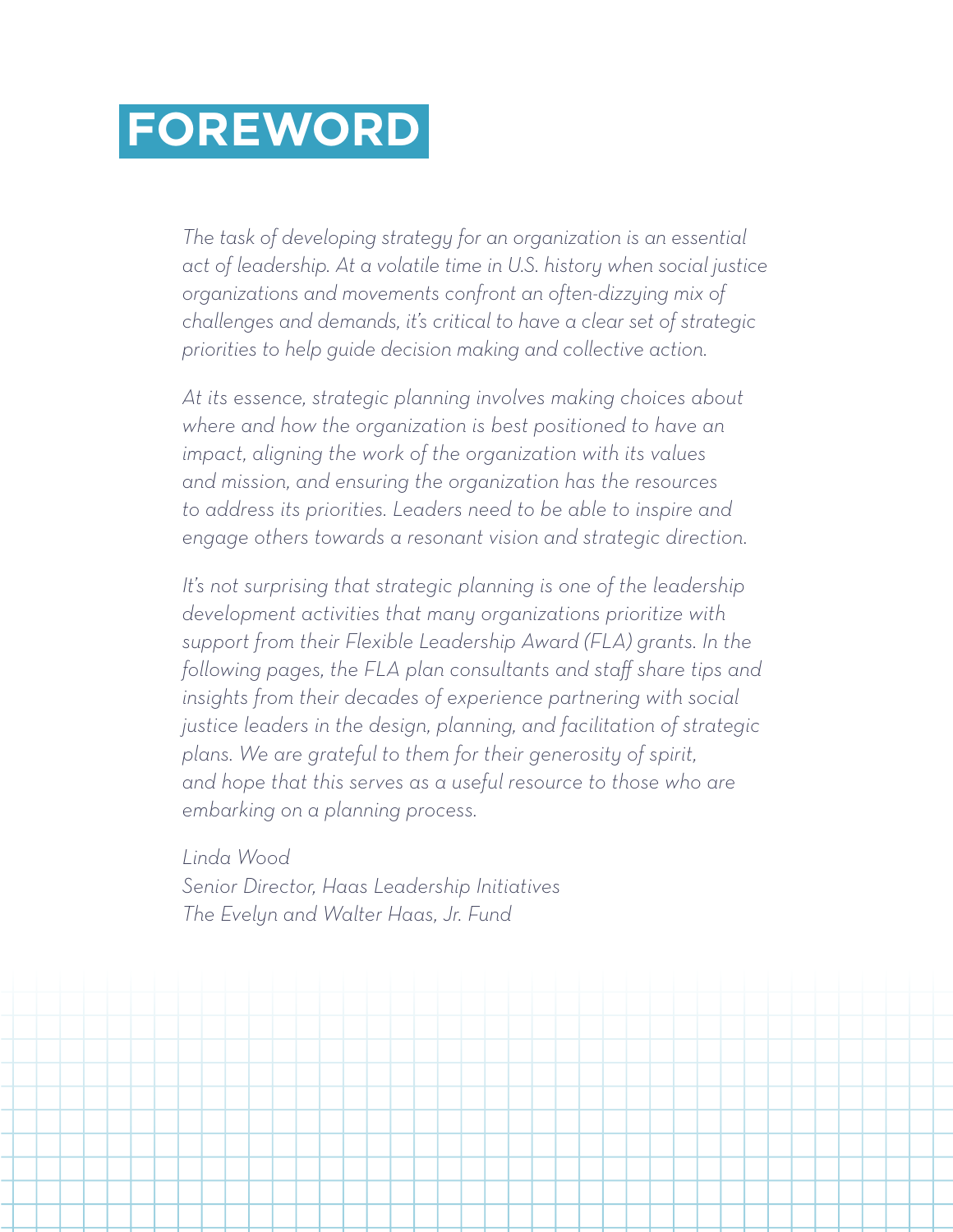# <span id="page-3-0"></span>**INTRODUCTION**  $\bigcirc$

*Social justice leaders intuitively understand the importance of strategic planning and strategic thinking. With sound strategies in place, organizations and movements are better positioned to ensure that their decisions and actions are aligned with their broader goals for social change.* 

But planning can be time-consuming, intimidating, and worse. Indeed, many nonprofit leaders have had difficult experiences with strategic planning and are reluctant to jump in again. The following comments are frequently shared:

- "We don't want a plan that's just going to sit on the shelf gathering dust."
- "There were not a lot of true strategy conversations in our strategic planning."
- "Strategic planning often fails to place core constituencies at the center and be culturally sensitive."
- "Strategic planning sucks up a lot of time and energy."
- "Today's environment is changing too rapidly for strategic plans to be useful."

Another challenge is that it's easy to get confused by all the different expert opinions about planning. Some experts, in fact, argue *against* formal planning and say that organizations instead should develop strategies that can be adapted to changing conditions.<sup>[1](#page-4-0)</sup> Others acknowledge that strategic planning is often beset by faulty assumptions and ineffective practices. But when it's done right, many say that planning can make the difference between success and failure for organizations.<sup>[2](#page-4-1)</sup>

The authors of this publication believe that social justice leaders and their movements will be better off to the extent that they break out of this dualistic thinking. We've seen how effective planning can make a huge difference. And we believe the practice of strategic planning is evolving and changing for the better. The best path forward is to learn from multiple perspectives on strategic planning and then to design an approach that fits your organization's needs and goals.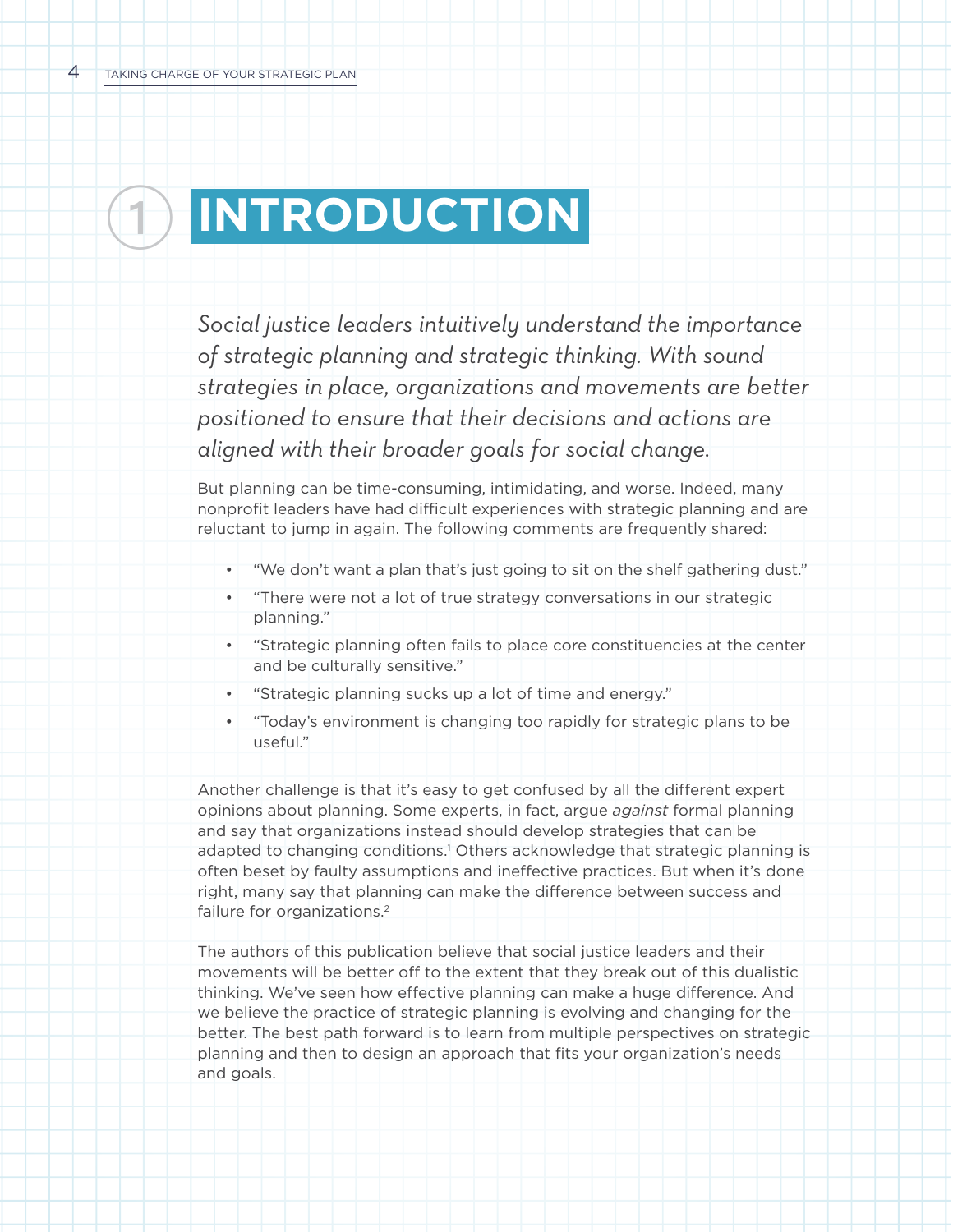Today, social change leaders and the consultants who support them increasingly are experimenting with different approaches to strategic planning<sup>[3](#page-4-2)</sup> to meet the changing needs of organizations, alliances, and social movements. There are many valuable ways in which the field of strategic planning is evolving, including:

- More focus on directionality;
- More emphasis on strategy;
- • More emphasis on real-time testing of ideas;
- More support for creativity and innovation;
- • More attention to theories of change;
- More understanding of the need for change management and alignment of staff and board; and
- More attention to what is different about strategic planning for alliances, networks, and social movements.

<span id="page-4-0"></span>1 See, for example, Dana O'Donovan and Noah Rimland Flower "*[The Strategic Plan is Dead. Long Live](https://ssir.org/articles/entry/the_strategic_plan_is_dead._long_live_strategy)  [Strategy,](https://ssir.org/articles/entry/the_strategic_plan_is_dead._long_live_strategy)*" Stanford Social Innovation Review, January 2013

<span id="page-4-1"></span>2 See, for example, "[Strategy Needs a Plan](https://ssir.org/articles/entry/strategy_needs_a_plan)*"* by Michael Allison, Stanford Social Innovation Review, May 2015

<span id="page-4-2"></span>3 Some colleagues are increasingly using the language of "strategic thinking" or "strategic direction setting" because they want to distinguish between strategy and planning. Henry Mintzberg said in *The Rise and Fall of Strategic Planning*: "Strategic planning is an oxymoron. Strategic thinking does not lead to a plan, it leads to a strategy. Rather, planning must follow strategy. If you don't want to call it operational planning, call it 'Planning that Follows Strategy.'" Others use the language of "strategic alignment." For some, these distinctions and the precision of language are fundamental. For others, the exact terminologies and phrasing are less important. For the purposes of this paper, we will use the term "strategic planning" to include many approaches to strategic planning, strategic thinking, and building strategic alignment.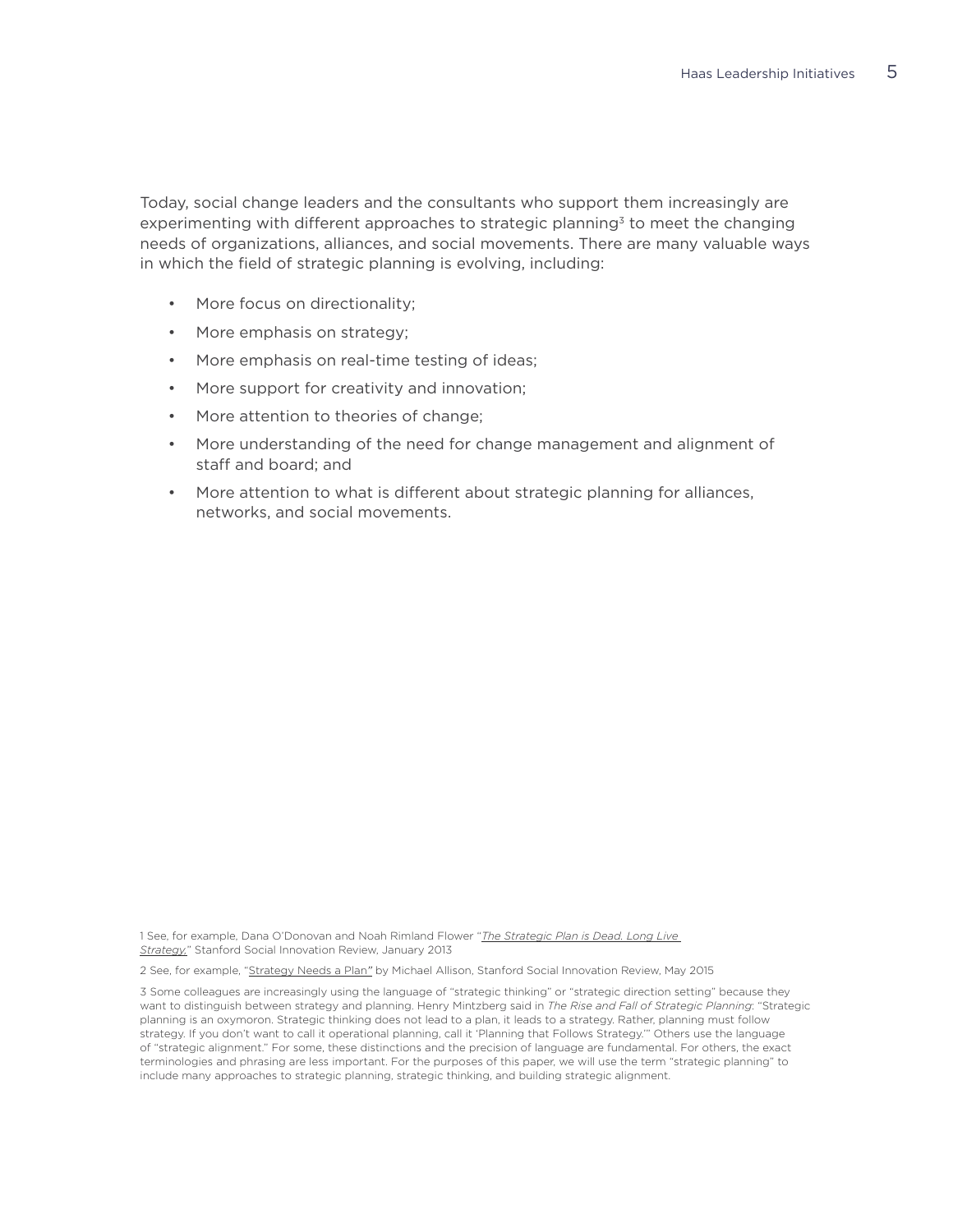# *About This Guide*

This resource is the result of many conversations among plan consultants, staff and grantees of the Flexible Leadership Awards (FLA) program. Toward the end of each engagement, plan consultants and staff dedicate time to learn together with FLA grantees about what worked and what did not. In addition, FLA plan consultants initiated a volunteer learning group in 2015 to tap grantee observations on practices of strategic planning. This learning group grew into a small project of developing guidance that could be valuable to FLA grantee leaders—and potentially other nonprofit leaders—when considering a strategic planning process.

Based on these discussions, we produced this guide to support organizations and alliances in designing the strategic planning process that is right for them. Given the relatively high cost of many strategic planning efforts in money, time and effort, this document was conceived to assist organizations and their leaders in getting maximum value from the work. This document is not an encyclopedic review of the strategic planning literature and methodologies. Rather, its purpose is simply to help you make sense of the value that is possible through a strategic planning process, to help you be clear about what you seek to accomplish, and to help you make informed choices about what the best approach will be for your organization or alliance.

Additionally, in sharing our guidance, we aim to demonstrate how leaders can hold and leverage a racial equity and intersectional lens as organizational visions are articulated, strategic directions formulated, new partnerships imagined, and strategies to strengthen organizations crafted. By an 'intersectional' lens, we mean a way of examining the work that recognizes the centrality of race while acknowledging the multiple and simultaneous identities that we hold, including gender, sexual orientation, immigration status, ability, class, and ethnicity.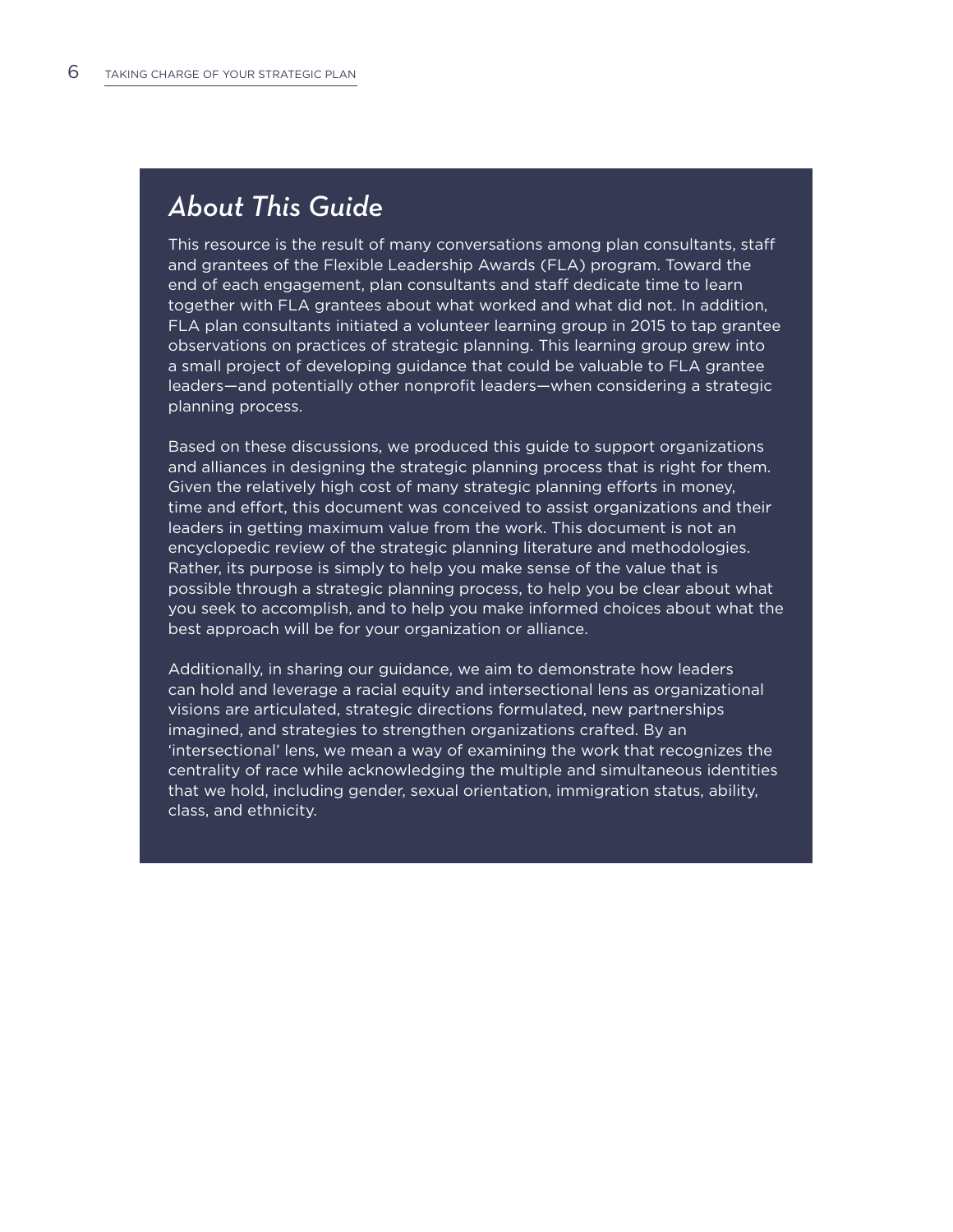

# <span id="page-6-0"></span>**Why Do a Strategic Plan?** 2

# *When it's done well, strategic planning can help ensure that social justice organizations are able to:*

- Achieve the goals and impacts outlined in your mission
- Do so in a way that is consistent with your organization's values
- Establish a way of working that is sustainable and effective
- Advance mission while advancing racial equity

### *The Essential Elements of a Strategic Organization*

A strategically-led organization encompasses a set of core elements. An effective strategic planning process will pay some attention to each of these elements. How much time your organization dedicates to each element during strategic planning, what approaches and methodologies you use, and which elements, if any, are supported by outside consultants will vary—and are wholly dependent upon the needs, circumstances, and interests of your organization.

Stories of Breakthroughs in Strategic Planning & Strategic Thinking: *The Black Alliance for Just Immigration (BAJI)*

**The Black Alliance for Just Immigration (BAJI)** has grown rapidly to become a national organization with a strong presence in both the immigrant rights movement and the Black liberation movement. During the course of its most recent strategic planning effort, BAJI carried out an executive transition from its founder to a new leader. The strategic planning process began with developing a new focus and strategic priorities for the organization, but it also became a helpful way for managing the leadership transition. With the completed strategic plan as a springboard, BAJI convened



a retreat with its board to help build their fundraising capacity. Within a year, the organization achieved significant progress on its strategic priorities while also holding its first major fundraiser, an event that exceeded its goals and netted over \$200,000. While the planning process focused on BAJI's strategy and plans, it also helped the organization fully step into its envisioned future with new staff leadership and a newly energized board.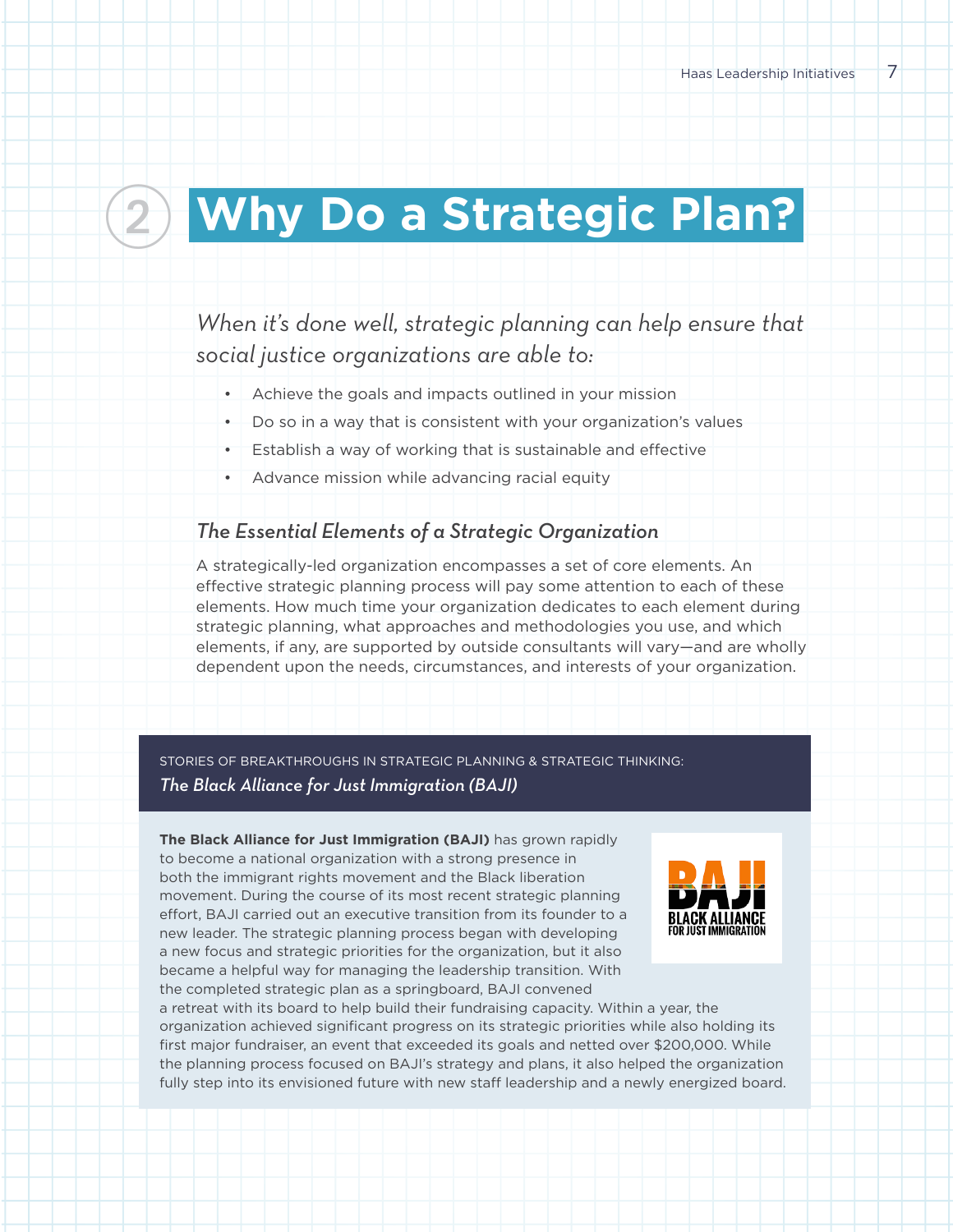| Elements of a Strategic<br>Organization             | How to Build them into Your Planning Process                                                                                                                                                                                                                                                                                                                                                                      |  |
|-----------------------------------------------------|-------------------------------------------------------------------------------------------------------------------------------------------------------------------------------------------------------------------------------------------------------------------------------------------------------------------------------------------------------------------------------------------------------------------|--|
| <b>Strategy</b>                                     | Clarify what your organization seeks to accomplish and how (broadly<br>speaking) it will achieve success. Make choices about where the organization<br>is best positioned to have an impact.                                                                                                                                                                                                                      |  |
| Planning                                            | Create plans to operationalize the strategy.                                                                                                                                                                                                                                                                                                                                                                      |  |
| Values                                              | Articulate your values and examine how your organization and its people will<br>live those values through the work.                                                                                                                                                                                                                                                                                               |  |
| Racial Equity with an<br><b>Intersectional Lens</b> | Assess your organization's readiness to address racial equity, intersectionality,<br>power, and privilege both inside the organization and externally. Take a deep<br>look at the organization's culture, behaviors, internal systems and policies,<br>collaborations, partnerships, and networks and assess how well they reflect,<br>promote and support the principles of racial equity and intersectionality. |  |
| Leadership Development                              | Use the strategic planning process as a vehicle for leadership development of<br>staff, board, grassroots leaders, and partner organizations.                                                                                                                                                                                                                                                                     |  |
| Organizational<br>Assessment                        | Gather quantitative and qualitative data about: 1) the internal state of<br>the organization (including the organization's culture, unique strengths,<br>challenges, and impacts); and 2) the external context (including key funding<br>and policy trends, other organizations with overlapping or complementary<br>missions, and the organization's position within movements, networks, and<br>partnerships).  |  |
| Stakeholder Input and<br>Transparency               | Gather input from a cross-section of stakeholders who can offer insight<br>and constructive criticism. This includes partners, other groups in the<br>movement, members, staff, board and supporters, etc., including those who<br>would be most affected by the resulting strategy. Plan to share the results<br>of the strategic planning process with everyone in the organization and the<br>community.       |  |
| <b>Compelling Story</b>                             | Include a coherent and compelling narrative about how you will use the<br>strategic plan to create a powerful, sustainable, and effective organization.<br>This will particularly serve leaders who join the organization after the strategic<br>planning process.                                                                                                                                                |  |
| <b>Financial Sustainability</b>                     | Review and test the strength of your organization's current revenue model<br>given the changing context, and recommend actions accordingly.                                                                                                                                                                                                                                                                       |  |
| <b>Resource Plan</b>                                | Develop a resource plan for strategic plan implementation, including a set of<br>specific and informed ideas about how to acquire the monetary and non-<br>monetary resources needed to be successful with the plan.                                                                                                                                                                                              |  |
| Alignment                                           | Build alignment between mission and values; priorities and goals; strategies,<br>and resources through the process; and establish practices for maintaining<br>alignment.                                                                                                                                                                                                                                         |  |
| <b>Decisiveness</b>                                 | Make tough choices about what the organization will and will not do.                                                                                                                                                                                                                                                                                                                                              |  |
| Learning Through Doing,<br>Adaptive Leadership      | Develop a system and ongoing practice of experimentation, learning,<br>monitoring of changing conditions, and adaptation of strategy and plans as<br>needed.                                                                                                                                                                                                                                                      |  |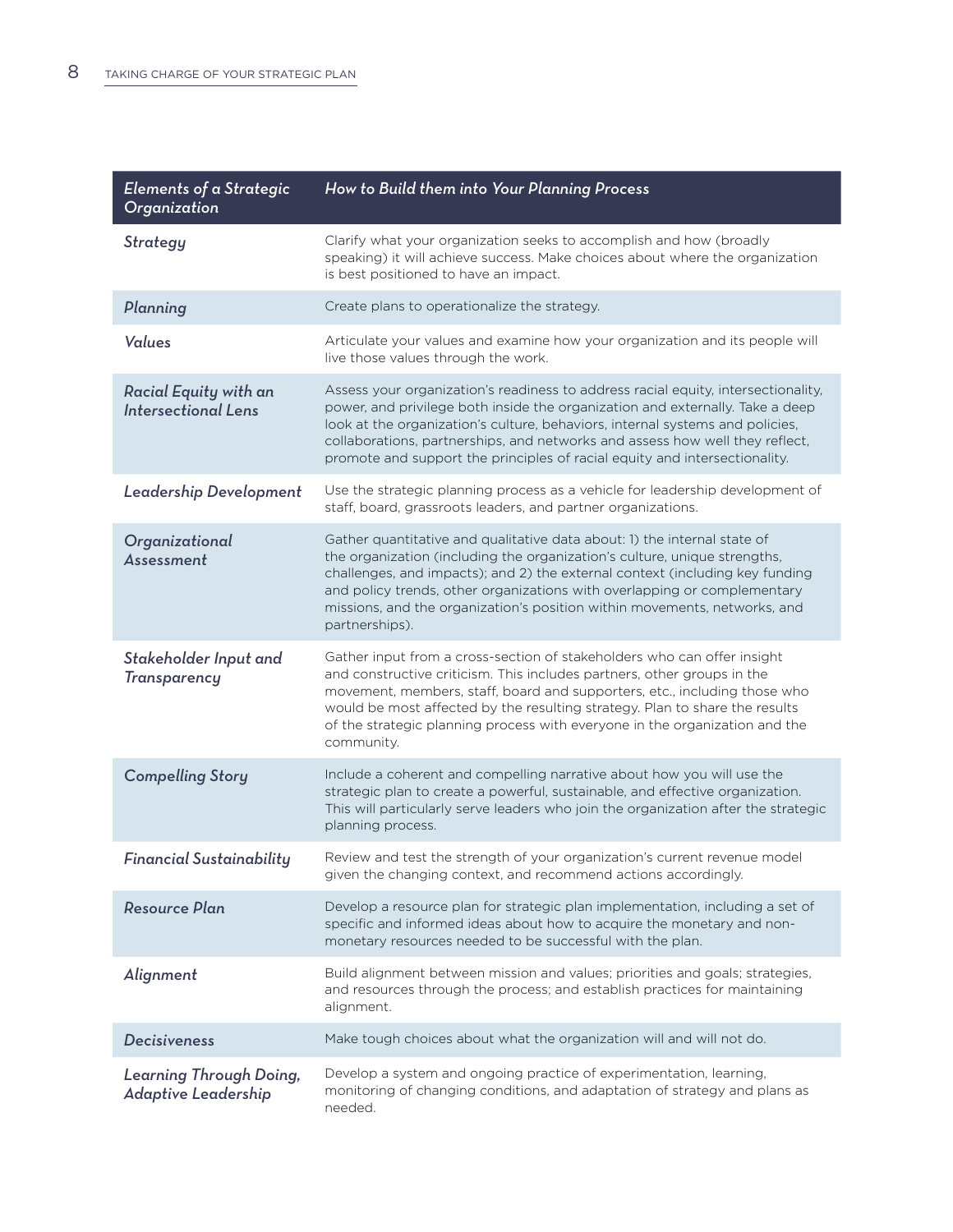# *Planning as a Balancing Act*

There are several common tensions in leading social change organizations. An important goal of strategic planning and strategic thinking is to try and balance these tensions in a way that enables your organization to thrive. The following is a working list of questions that touch on the tensions and challenges embedded in the work of most social change organizations. To some degree, different approaches to strategic planning and strategic thinking offer different ways to address these questions.

- How do we balance the need for direction and strategy and the need to remain nimble and adaptive?
- How do we determine the right approach to (and amount of) research, stakeholder engagement, and team learning in the context of limited time and resources?
- How do we build in transparent processes and appropriate levels of participation around decision-making? How do we avoid "fake" engagement?
- How do some aspects of strategic thinking and planning replicate unproductive dynamics of race, power, and privilege? What are the best practices to root strategic thinking and strategic planning in racial equity with an intersectional lens?
- • What are effective strategic planning processes for team-based organizations and looser networks that do not operate like a traditional organization?
- Given constraints on time and resources, how do we use our time most efficiently (staff and board) to address the elements of strategic planning needed for our organization?

In the end, the key to successful strategic planning is designing a process that engages all of the organization's key stakeholders in a respectful, energizing manner, and that builds enthusiasm and hopefulness for the road ahead. Leaders and teams should stay open to the possibility that new insights might lead to transformative change during the strategic planning process. As Jude Kaye, a nationally respected strategic planning consultant and author, would oft repeat, "Remember, the past has a vote but not a veto!"

Stories of Breakthroughs in Strategic Planning & Strategic Thinking: *National LGBTQ Task Force*

As part of its strategic planning process, the **National LGBTQ Task Force** collaborated with the Institute of the Future to sit down in discussion with leaders from Facebook and other technology companies. The focus of the conversation was how the future is

already playing out in Silicon Valley. Leaders at the Task Force say the encounter was transformative, and now technology strategy is a major priority for the organization.



**NATIONAL LGBTC TASK FORCE**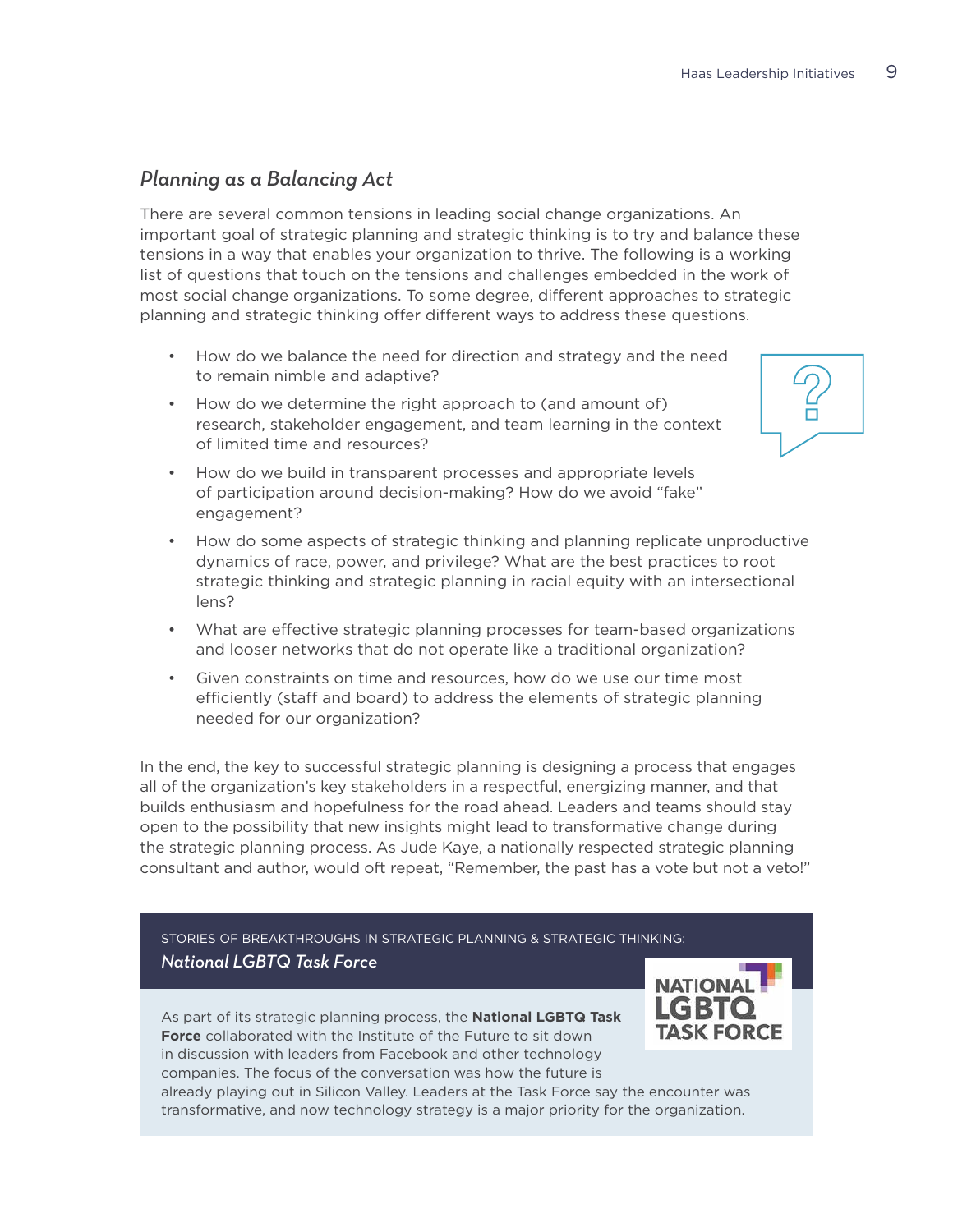3

# **Assessing Your Organization's Needs and Goals**

*If your organization or alliance is interested in entering a deeper strategic planning process, a first step is engaging in reflection. Among the key points to consider are: 1) the state of the organization in this moment; and 2) the questions you need to answer in a strategic planning process.* 

Many organizations find it valuable to form a strategic planning team (often a mix of board, staff, and grassroots leaders). Members of this team participate in the assessment and consultant interview process and play an advisory role throughout the strategic planning process.

# *Eight Questions to Ask Before Starting a Strategic Planning Process*

Below are eight overarching questions that are important in the assessment phase that will help you design a tailored strategic planning process. We have included a set of more detailed questions for your reference in Appendix A.

- 1. What is propelling your interest in strategic planning? What are the important questions that your organization is trying to answer or the strategic issues you are trying to address? Why is this the right time to plan?
- 2. How healthy is your organization overall in this moment? What does a review of your "organizational vital statistics" (mission, programs, campaigns, governance, partnerships, finances, etc.) tell you about what needs attention? (See Appendix B for more details.)
- 3. What is the strength of your organization's leadership and the quality of the relationships among different levels of leadership? (Planning can bring people into alignment, but it cannot be expected to bridge significant rifts.)
- 4. What is your analysis of culture, values, race, power, privilege, and other identities within your organization, and how should that inform the design of your planning process?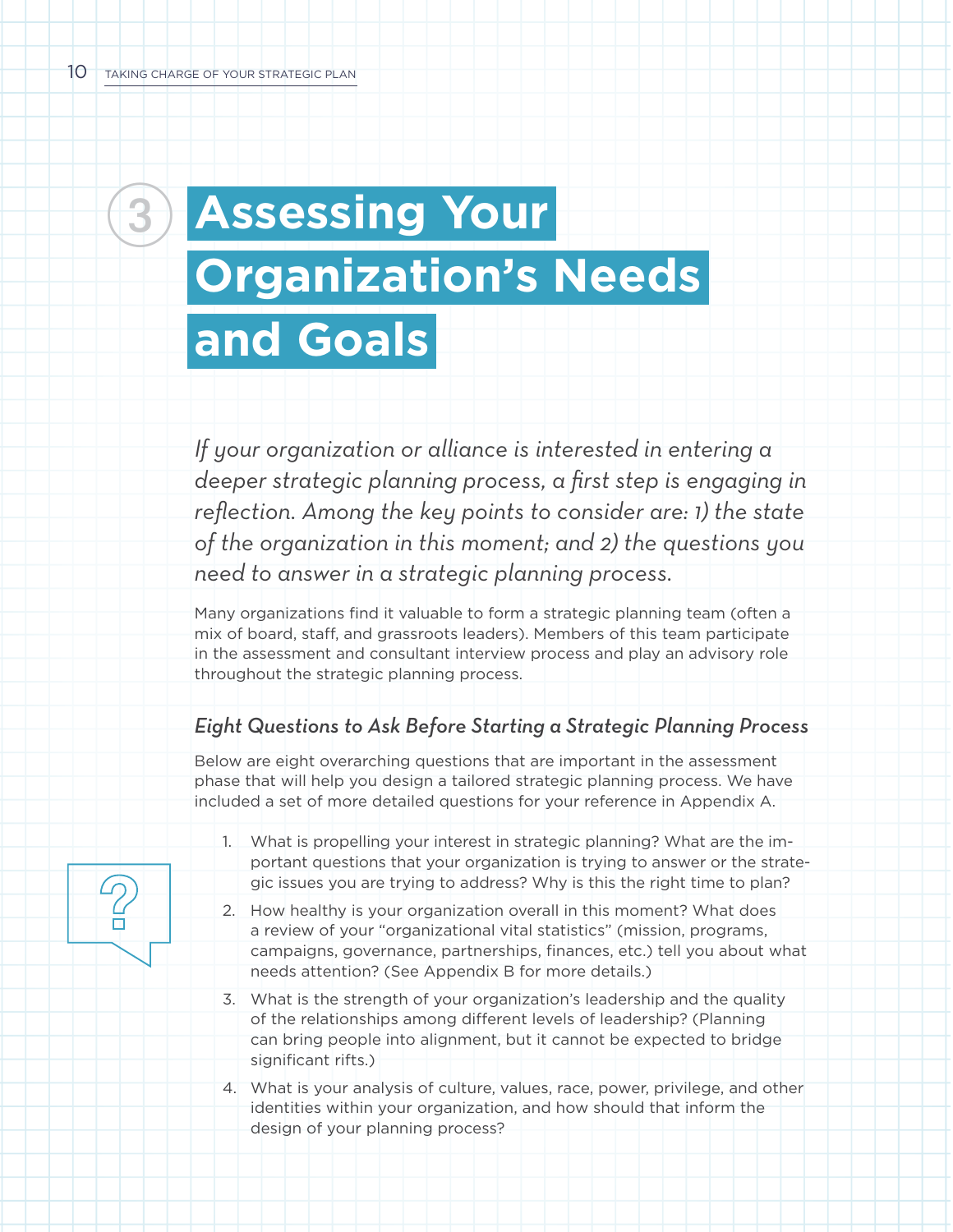- 5. What are your preferences in the design of the strategic planning or strategic thinking process? Whose engagement and input do you need to ensure that you develop a well-informed, well-supported plan? Over what timeframe could/ should the planning happen?
- 6. How much data on your strategic questions can you generate internally, and how much new data collection is likely needed?
- 7. What are the tools or products you would like at the end of the strategic planning process?
- 8. Based on your preliminary assessment, what's the best planning approach for your organization or alliance at this time? Is it a comprehensive planning process or more streamlined process? Or should you consider putting any planning process on hold to address more pressing matters?

With answers to these critical questions in hand, your organization is ready to move to the next phase: deciding on a planning approach.



Stories of Breakthroughs in Strategic Planning & Strategic Thinking:

*National Korean American Service and Education Consortium (NAKASEC)*

The **National Korean American Service and Education Consortium (NAKASEC)** entered a strategic planning process in 2015. At the time, NAKASEC was undergoing an organizational transformation, moving from a focus on Korean American organizing to a broader strategy of organizing both Korean Americans and other Asian American communities. The strategic planning process was a

space for staff, board, and grassroots leaders to try on this new identity and to build understanding and alignment. Given that this was NAKASEC's first formal strategic planning process, its leaders asked their consultant to conduct interviews with a wide range of staff, grassroots leaders, board members, ally organizations and funders. This was followed by a national retreat and planning in work groups. NAKASEC leaders ultimately decided that their best direction forward was to build the grassroots power of Asian Americans more broadly while staying connected to their Korean social movement roots.

Given that the organization had operated historically with a much greater focus on its external work vs. internal operations, NAKASEC leaders also used the strategic planning process to create plans for how to pursue their strategic direction. Their final product included a strategic framework (with direction, priorities, and keys to success); a narrative on the historic and current context for NAKASEC's emergent direction; highlights from the stakeholder interviews; an updated mission statement; guidance about how NAKASEC and the local affiliates would work together (in terms of operating values and roles); a fundraising plan; and potential benchmarks over a 10-year period. The plan also included a section called "Frequently Asked Questions and Answers," with language on how to talk about the transition within the organization and with external partners.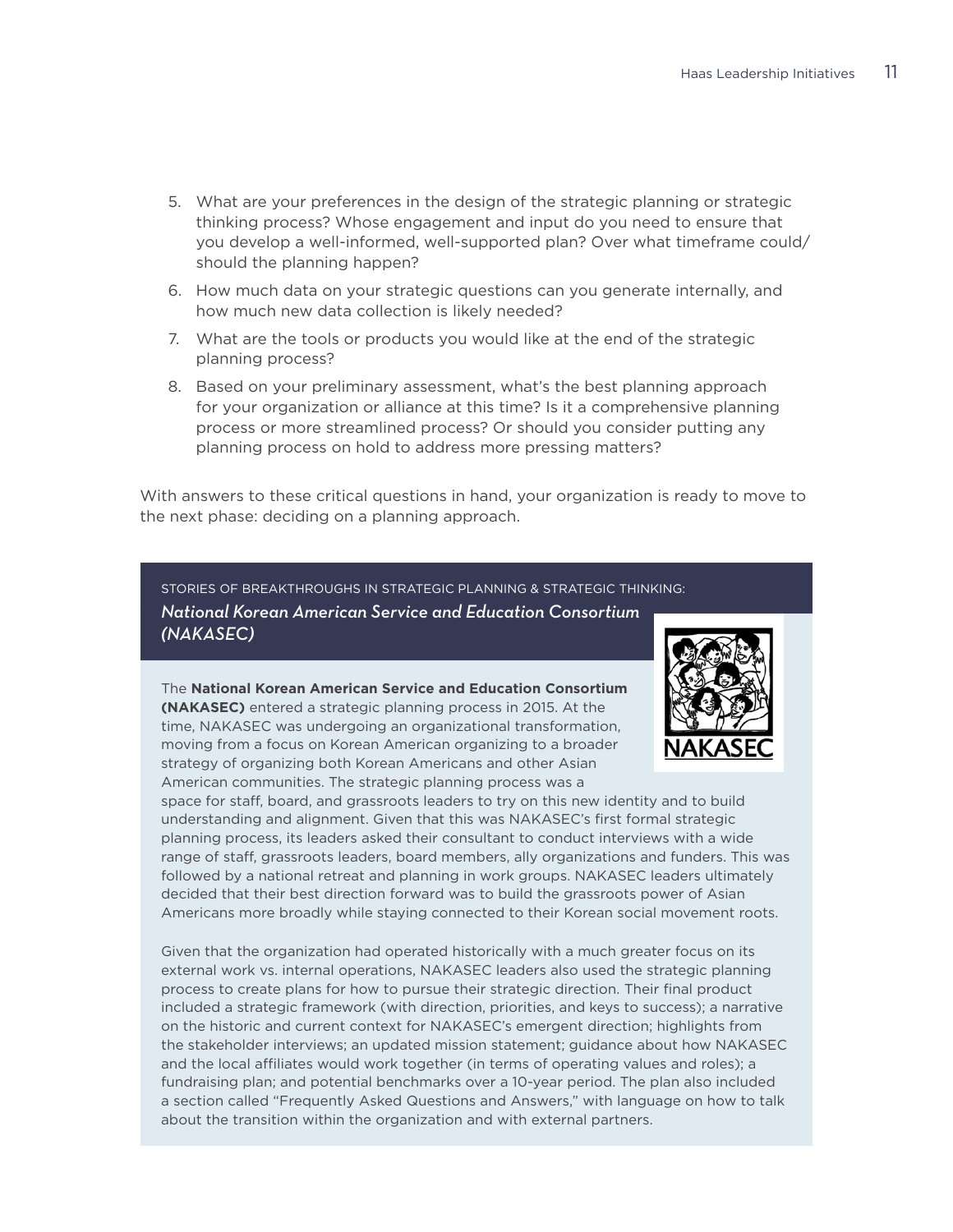# <span id="page-11-0"></span>**4 Deciding on a Planning Approach**

*Once you have decided that this is the right time to engage in strategic planning for your organization or alliance, it can be helpful to get a "map of the territory" and better understand the different approaches to planning.*

#### *Two Broad Approaches to Strategic Planning*

Generally speaking, it's wise to avoid dualistic thinking about what approaches of planning are right or wrong. A better strategy is to harvest the wisdom and lessons learned of different approaches. The reflections below are designed to give an overview of some approaches to strategic planning. While it is somewhat artificial to group approaches into two different buckets or schools of strategic planning, doing so provides fodder for discussion and consideration of the best approaches for your organization. Certainly, there can be overlap between the broad approaches, each of which has multiple variations.

#### **A. The Three- to Five-Year Strategic Plan Approach**

Summary: There are many books about strategic planning that support organizations in developing three- to five-year strategic plans. The core of this approach is that leaders develop a direction, goals, strategies, and a plan to operationalize those strategies within a specific timeframe.

#### **Pros:**

- When done well, these processes take into consideration the input of many stakeholders and the internal and external context of an organization, while building unity and skills.
- Mapping an organization-wide multi-year plan and linking it to annual operating plans can help leaders and staff understand their roles and how they will work as an integrated team to pursue the organization's strategic direction.
- This process often incorporates many planning best practices: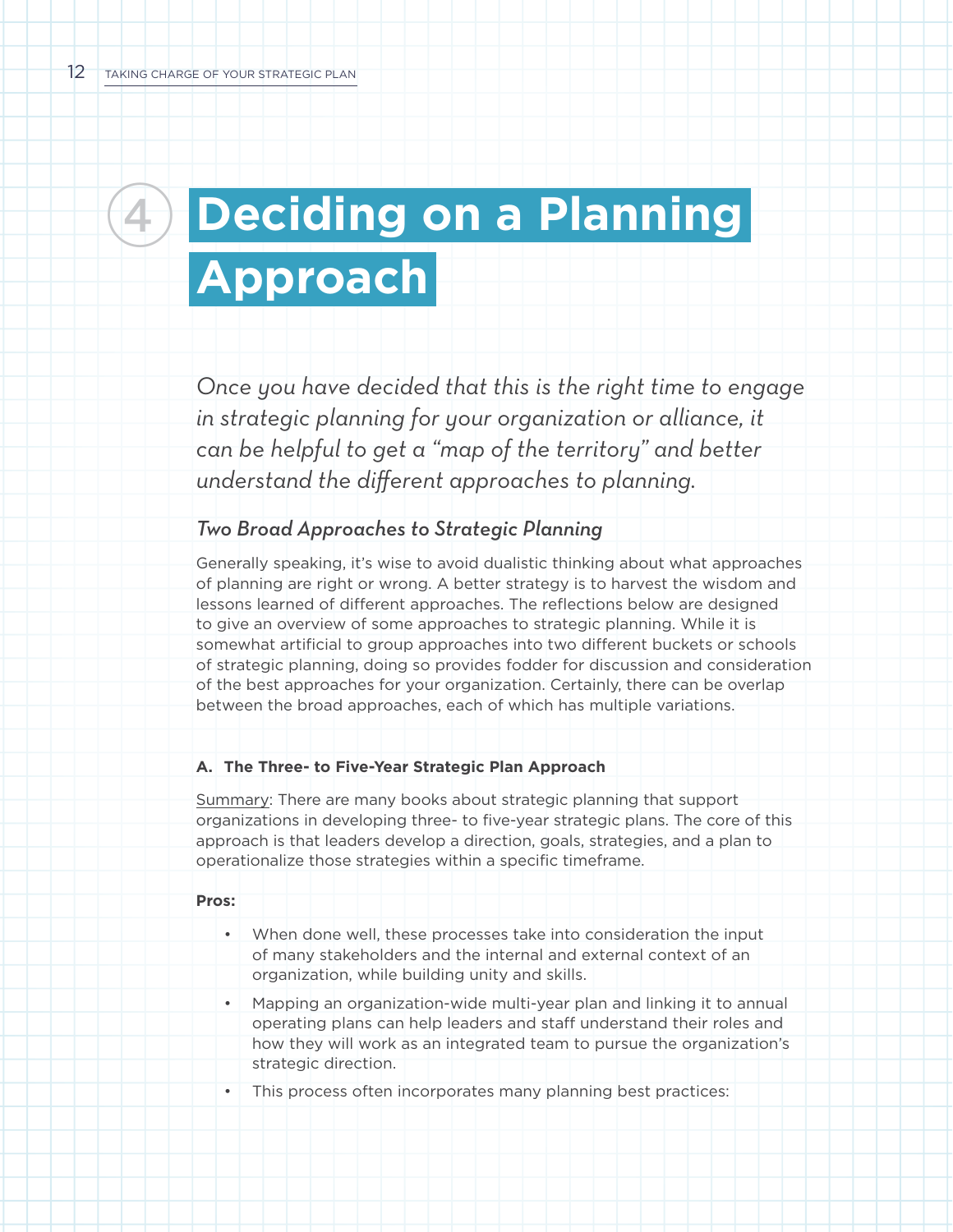understanding the current state (internal and external), adopting creative methodologies, setting a strategic direction, identifying strategies, and preparing an organization to adapt its strategies.

#### **Potential Downfalls:**

- • When not done well, this process does not give enough attention to fundamental questions of strategy by focusing too much on planning and execution.
- Plans can suggest a linear path for change and not take into account constantly changing conditions.
- • Because there are so many potential elements to planning, this approach is more likely to be prolonged. Therefore, leaders and consultants have to be clear about what decisions relate to generative and strategic issues (and are best addressed during strategic planning), and what decisions concern tactical and operational issues (and are best made just before or during implementation of the plan).

# **Case Study:**

# *East Bay Asian Local Development Corporation (EBALDC)*

A nonprofit community development organization based in Oakland, EBALDC used the **three- to five-year strategic planning approach** in developing its 2013-2016 strategic plan. The organization's planning process was deeply informed by a study published by the Alameda County Public Health Department, *Life and Death from Unnatural Cause*s. The study documented the impacts of social and economic inequities on the health of individuals and entire communities known as the "social determinants of health." As part of a planning process, EBALDC organized a viewing and listening tour using the



PBS documentary series "Unnatural Causes" to engage and build energy among stakeholders.

As a result of the process, EBALDC expanded its longstanding strategy of building and managing affordable housing and providing neighborhood development services to include a much more comprehensive understanding of what it takes for low- and moderate-income people to achieve well-being. In the process of shaping the plan, EBALDC recognized that it had to align with a broader set of partners and adopted a "collective impact" approach to working in a few priority neighborhoods. The focus: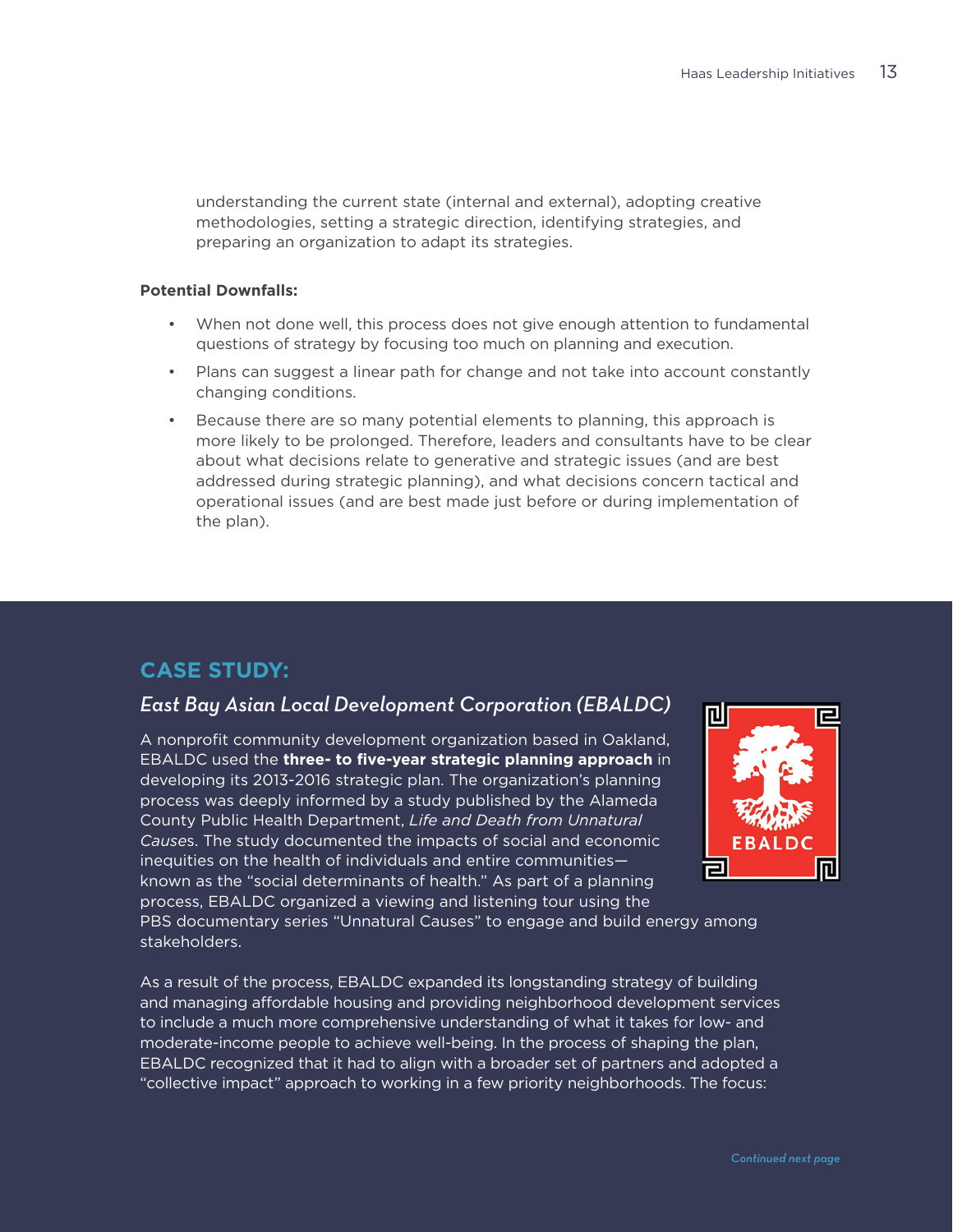engaging many other nonprofits, city agencies, neighborhood residents, and even small businesses as partners in neighborhood transformation.

EBALDC's story shows many of the qualities of effective strategic planning and implementation. The organization chose methodologies that would engage and energize stakeholders. It examined the data, thought out of the box, and allowed for new thinking to emerge. It is important to note that EBALDC did not experience this plan as a constraint; it regularly adapted to changing opportunities and circumstances and yet continued to be guided by the plan.

According to EBALDC's chief operating officer, Charise Fong, the strategic planning and implementation process was not neat and tidy. Rather, it was an ongoing cycle of practicing and learning. Recently, EBALDC launched a process to update its strategic plan with a firm commitment to continue using the core strategy developed in their last strategic planning process.

#### **B. The Strategic Framework Approach**

Summary: Some leaders are moving away from making detailed strategic plans to generating less detailed guiding frameworks in support of *strategic thinking*. For example, CompassPoint developed one-page theory-of-change frameworks to guide the work and decision-making of its client organizations. Norma Wong, cofounder of Forward Stance and strategic thinking consultant to FLA grantee Mobilize the Immigrant Vote, encourages leaders to focus on determining an organization's strategic direction and just two to three things that will leverage their position and organize their choices. La Piana Consulting draws a sharp distinction between strategy development and business planning, which they consider to be two related but distinct bodies of work for an organization.

#### **Pros:**

- Some leaders report that it is easier to think about strategy when it is separated from planning.
- These simple guiding frameworks can be faster to develop (though this is not always the case) and potentially easier to use as a guide and practical tool.
- This approach may help organizational leaders get on the same page about what should inform their choices. Leaders pursuing this approach also may find they can adapt more easily and be less mechanical in their pursuit of the organization's strategic direction.
- There is less emphasis on formulating detailed action plans in this approach, so the process can be less time-intensive for staff.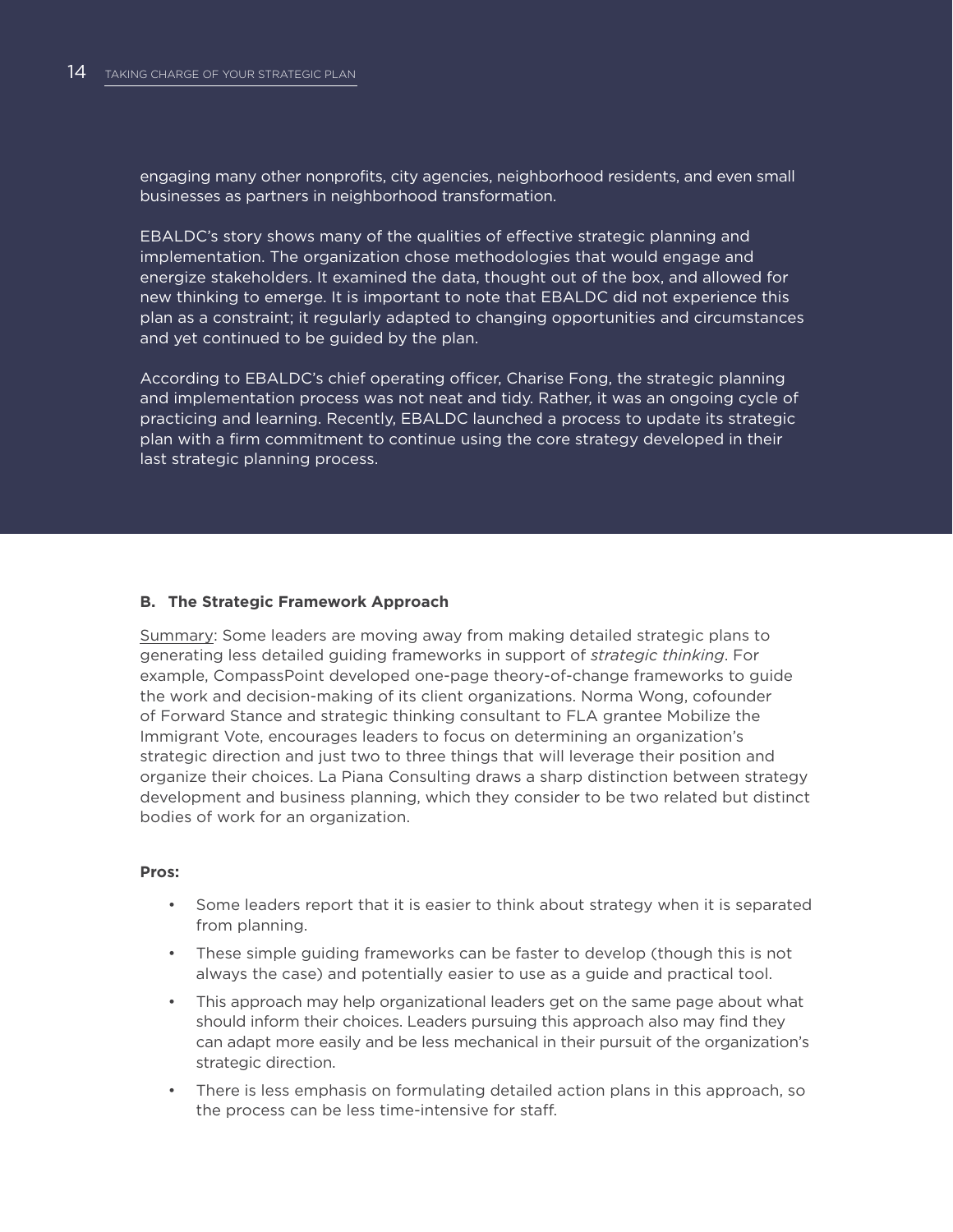#### **Potential Downfalls:**

- • Organizational leaders may be left with different understandings of how to pursue an organization's direction and strategies.
- The framework may not provide enough exploration or analysis about the context in which the organization is operating. This kind of understanding is key to helping leaders make clear choices about where they are best positioned to have impact.
- • Organizations may fail to develop operational plans based on their strategic frameworks, or take a long time to do so, after the formal strategic thinking process is over.

# **Case Study:**

# *Mobilize the Immigrant Vote*

Mobilize the Immigrant Vote, which focuses its work in California, used the strategic framework approach in its strategic thinking process. The process kicked off with research on the current and projected demographics and voting profiles of the



New American population in California and the U.S. (including immigrants and their family members). Next, the organization hosted facilitated strategic thinking sessions with staff, partner organizations and the board to assess and explore the mission, the substance of the work, and the ultimate impact it seeks to achieve. Leaders of the organization wanted a relatively swift process that would result in a guiding framework for the work, not a detailed plan.

Mobilize the Immigrant Vote developed a strategic framework with a succinct statement of the conclusions reached in the process. This framework included a fresh statement about the ultimate impact the organization seeks to achieve: to improve the living conditions of New Americans and all immigrants. In the course of the process, Mobilize the Immigrant Vote also affirmed its mission, which is to build the electoral power of New American communities in California as one strategy in a broader movement for social justice. The organization closed its more formal strategic thinking process in 2013 and began to live into the new strategy with a commitment to flexibility and nimbleness based on what the staff and board were learning and changing conditions.

Mobilize the Immigrant Vote's experience illustrates the evolution of strategy over time, sometimes referred to as emergent strategy. As the organization's environment changed (with increasing detention and deportation of immigrants and refugees, mass incarceration of people of color, the emergence of Black Lives Matter), Mobilize the Immigrant Vote made a commitment to build more bridges with the immigrant rights movement and the Black liberation movement. As well, taking into account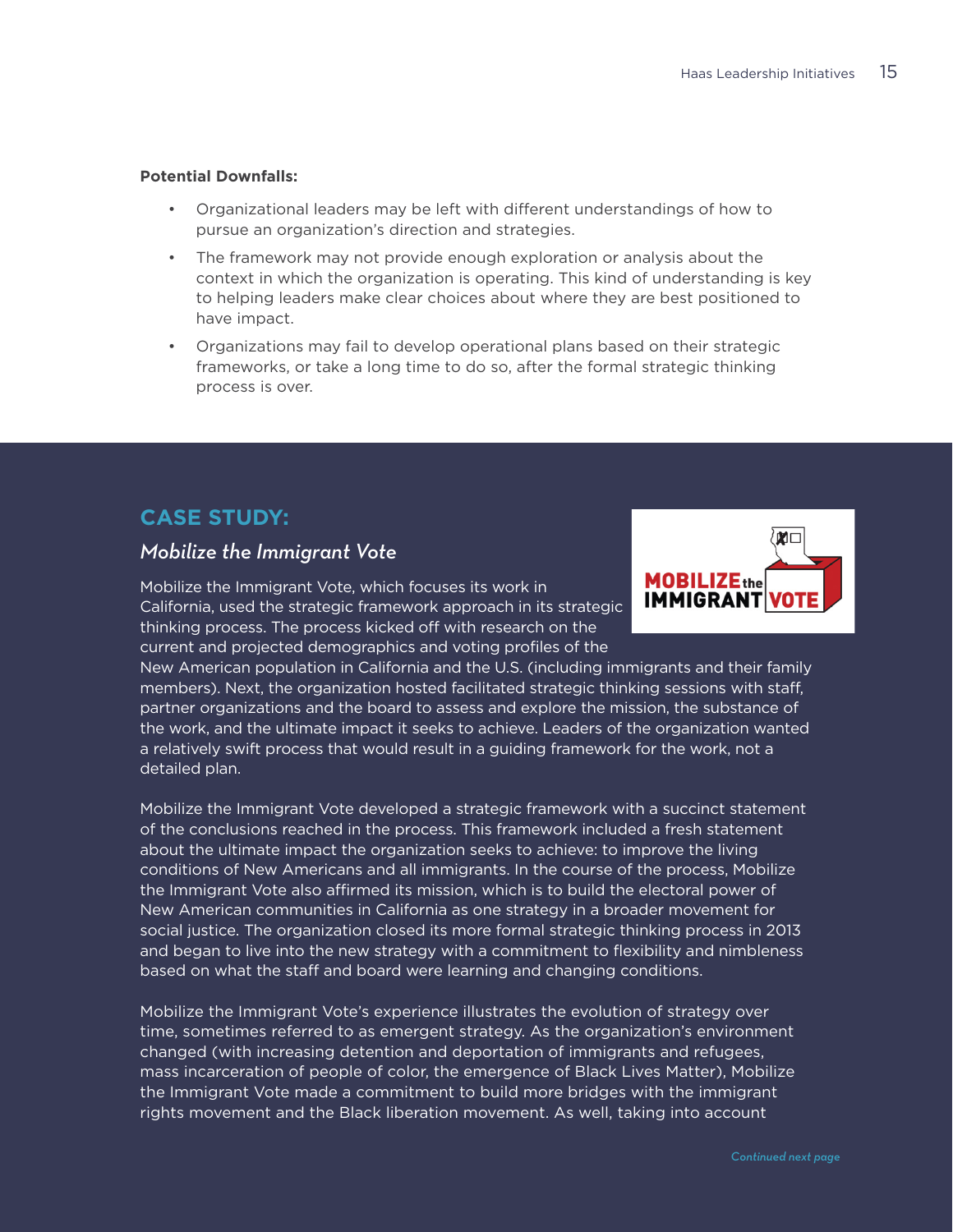recommendations from MIV partners who work with refugee communities, MIV committed to intentionally lifting refugees as migrants whose experience is different from other immigrants. In addition to the core program work it had been doing, the organization decided to experiment with adding a "cultural strategy" dimension to its work. In 2015, it co-launched Until We Are Free, an arts- and-culture-based racial justice project with CultureStrike, an arts-based strategy hub, in partnership with Black Alliance for Just Immigration.

The mission of Mobilize the Immigrant Vote is still to build the electoral power of immigrants, refugees and young people of color, yet the organization has come to believe that cultural change is a precursor to systemic power and policy change. This shift has been a game-changer in energizing the staff and partner leaders for Mobilize the Immigrant Vote's work. The story of the organization's planning journey is an example of using a strategic framework as an anchor and allowing for emergent strategy. Mobilize the Immigrant Vote entered a new strategic thinking process in 2017.

### *Planning with a Racial Equity Lens*

Today, most social justice organizations understand that they cannot achieve their missions without fully understanding how race intersects with their issues of concern. Integrating a racial equity lens into a strategic planning process can help organizations produce plans, goals and ways of working that are more effective, especially when that lens takes into consideration the multiple other identities people hold simultaneously, such as gender, sexual orientation, or class.

**One core element of a plan that advances racial equity relates to the quality and depth of your organization's relationship with the communities that have a stake in your mission**, particularly the people for whom your work is meant to directly benefit.

To build trust with beneficiaries, organizations can cultivate cultural humility. When an organization routinely invites community input and engagement about program direction and strategy; when it regularly reports about its work and results to the community; when members from the impacted community are fully represented as staff, volunteers and board members – there is the possibility for authentic community connection to be established, mutual communication channels to be institutionalized and trust to be engendered. This foundation equips an organization to enter strategic planning with ready access to the perspectives and lived experiences of the people at the center of its mission.

**A second aspect of planning with equity, is collecting and analyzing data that reveals how race impacts the experiences of people and communities your organization reaches.** Disparities in outcomes are often created and maintained inadvertently by

policies and practices that contain barriers to access and opportunities. You can use this data to inform internal and critical planning questions with an eye towards discerning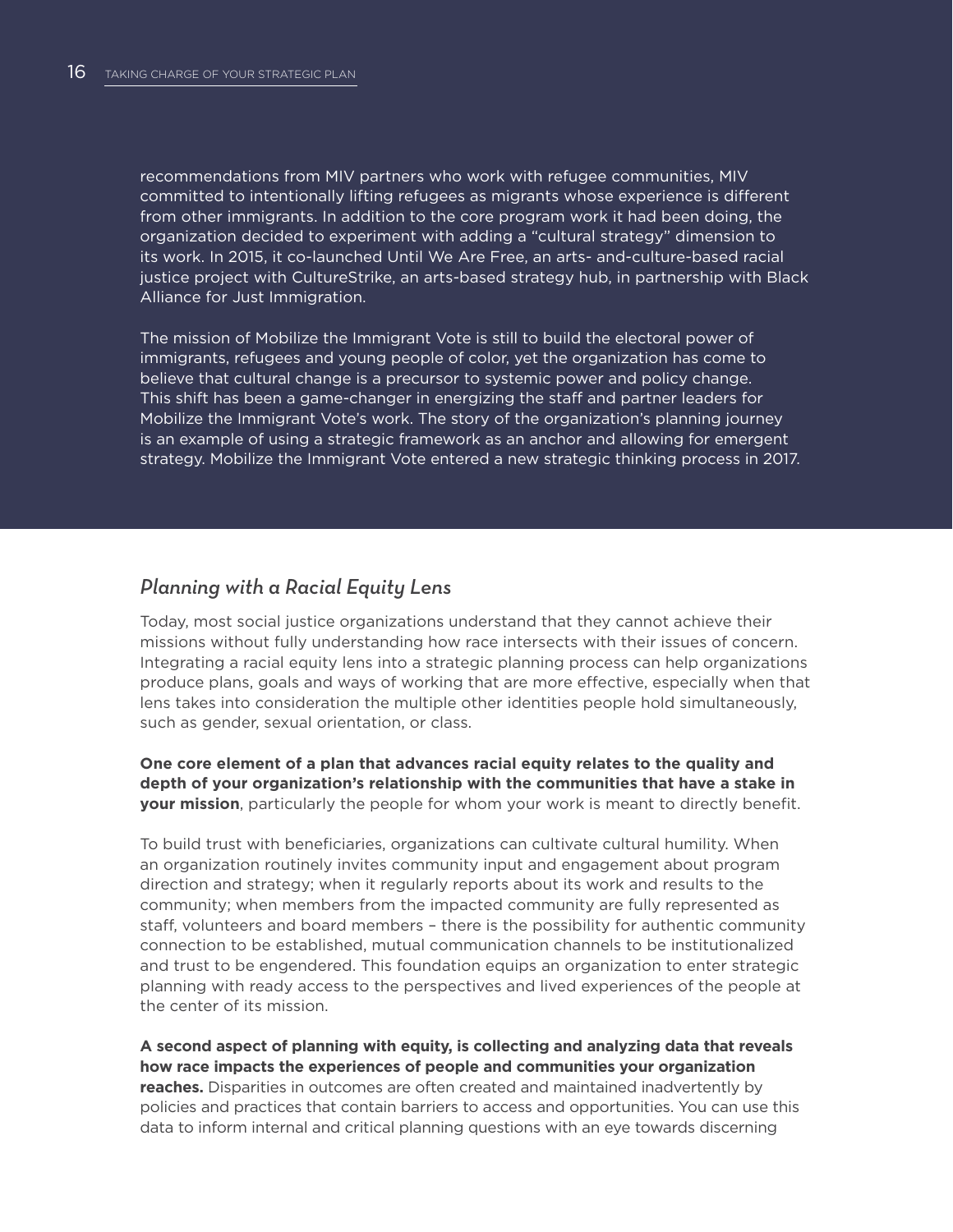structural racial impacts by asking powerful questions, such as

- *• Who is disproportionately affected?*
- *• Who is not represented?*
- *• Who benefits and who does not?*

This inquiry can lead to deeper analysis of root causes of problems, and provides for possibility of solution-making that produces greater equity.

Only strategies that are shaped by planning processes that specifically consider of race offer real potential to close racial equity gaps.

**Planning with equity also includes establishing ways for people with different ways of knowing and showing up to participate** as essential informants and decisionmakers, with particular attention to creating space for the voice, visibility and leadership of impacted communities and people of color. This may mean challenging prevailing organizational culture that prioritizes a sense of urgency, quantity over quality, documentation and writing skills, either/or thinking, the idea that progress means 'bigger or more', and conflict avoidance.

#### Stories of Breakthroughs in Strategic Planning & Strategic Thinking: *Mujeres Unidas y Activas (MUA)*

Over more than two decades of work, **Mujeres Unidas y Activas (MUA)** has regularly developed and implemented what could be called "standard" strategic plans. A grassroots organization focused on empowering immigrant women, MUA has expanded



its scope and impact in recent years and is recognized as an effective advocate at the statewide level. Because of the organization's growth and the changing demographics of its immigrant community base—especially as the daughters of immigrants joined the membership and staff—MUA was interested in looking at dynamics of race, class, and power that impacted its effectiveness. MUA supplemented its strategic plan with racial equity work focused on aligning its values and principles with its structures, policies and practices. This was an iterative process—an ongoing cycle of experimentation and learning for board, staff and members—intended to strengthen and deepen MUA's leadership at every level. In addition, many MUA leaders were able to participate in the National Domestic Workers Alliance SOL (Strategy, Organizing, and Leadership) training. This provided a shared language and an approach to leadership and to working through trauma and differences in a healthy, open, and productive way.

MUA's work is now undergirded by clear racial equity and inclusion principles and shared practices for hiring, supervision, internal communications, and organizational structure. The process has been transformative for members, staff and board. A report that tells MUA's racial equity and leadership development story, called Futuro Fuerte, will soon be available.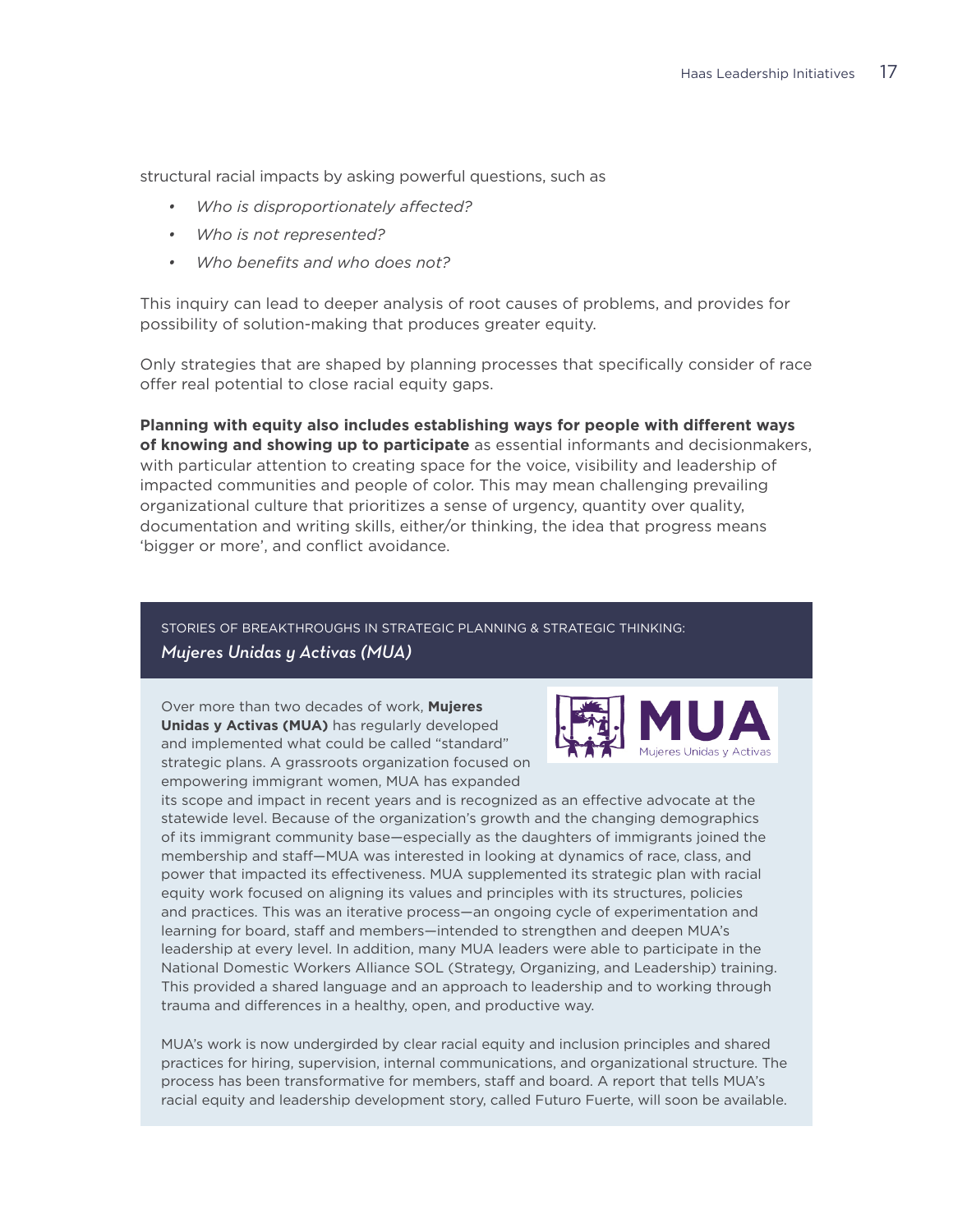One way to facilitate creating space for a different kind of thinking might be to try what Tema Okun and Kenneth Jones describe as "Seventh Generation Thinking" -- ask how the actions of the group now will affect people seven generations from now. Okun and Jones also suggest making sure "that any cost/benefit analysis includes all the costs, not just the financial ones, for example the cost in morale, the cost in credibility, the cost in the use of resources." How can you build in mechanisms for the community to give feedback to the organization? How you will assess whether your plan is working by engaging in systematic inquiry that reflects the multiple ways people know, learn, and understand?

Other considerations include incorporating process goals into your planning that speak to *how* you want to do your work, not just what you want to do. This might include developing a culture of appreciation where everyone's contributions to the work are acknowledged and celebrated. Your organization's values and mission should guide how you approach your planning process. Invite community to name and refine operating values. Discuss them often once established, including how you expect them to show up in your messaging, your hiring, your decisions about where to locate your facilities and programs or with whom to partner.

Recognize that there are many ways to get to the same goals. Make room for different and new ideas. Be transparent and clear about how decisions will be made and by whom. Make certain everyone knows their level of responsibility and authority in the planning process. Make sure to get input from the people who will be responsible for particular benchmarks to ensure that they are realistic workplans and feasible timeframes.

| <b>Practices that Promote Racial Equity</b>                                                                                |                                                                                                                                                                                                                                                                                        |  |
|----------------------------------------------------------------------------------------------------------------------------|----------------------------------------------------------------------------------------------------------------------------------------------------------------------------------------------------------------------------------------------------------------------------------------|--|
| Instead of                                                                                                                 | Leaders can                                                                                                                                                                                                                                                                            |  |
| Seeing a small group of people as<br>the experts and sources of wisdom                                                     | Craft processes that harvest the wisdom of multiple<br>stakeholders and actively use that wisdom to inform strategy.                                                                                                                                                                   |  |
| Seeing racial equity work as<br>separate from strategic planning                                                           | See strategic planning as an opportunity to examine and live<br>into the organization's values of equity.                                                                                                                                                                              |  |
| Allowing the power and<br>authority of senior leaders to go<br>unchallenged                                                | Encourage team members to raise hard issues, and not require<br>that those issues be raised in "acceptable" ways.                                                                                                                                                                      |  |
|                                                                                                                            | Name where there are differences of power and privilege within<br>the organization.                                                                                                                                                                                                    |  |
| Speeding through packed<br>meeting agendas                                                                                 | Design spacious meeting agendas that allow groups to take the<br>time to be inclusive of all participants.                                                                                                                                                                             |  |
| Valuing intellectual ideas above<br>all else                                                                               | Also value emotions, the body, and spirit as legitimate sources<br>of wisdom.                                                                                                                                                                                                          |  |
| Relying heavily on written<br>material (memos, reports,<br>PowerPoint presentations, English<br>only, insider terms, etc.) | Use a multi-media approach that allows people to share, learn,<br>and express themselves in more than one way (visuals, videos,<br>storytelling, songs, interactive activities, culturally-relevant<br>practices, mind-body practice, multiple languages, everyday<br>language, etc.). |  |

In summary, as you design your strategic planning process, here some planning practices that promote racial equity.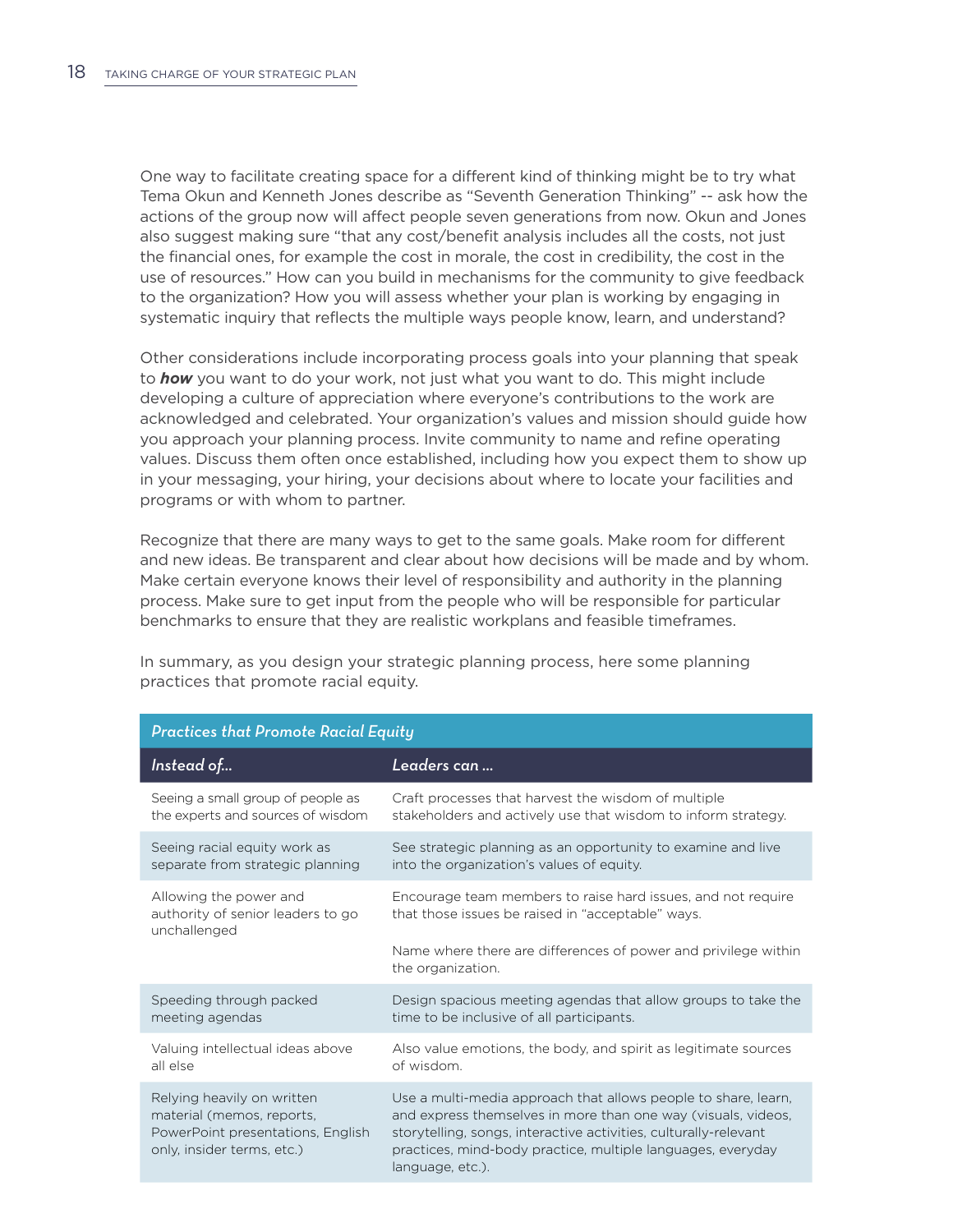# <span id="page-18-0"></span>**6 Diving In. How to Choose Consultants… and More**

*Once you have conducted your pre-planning assessment and have a map of the territory in terms of approaches to strategic planning and strategic thinking, it is time to make some decisions. The following are key steps in shaping and launching your strategic planning process:*

- **Identify possible consultants/firms**. Members of the strategic planning group should discuss different approaches and methodologies and talk through the pros and cons of each. You also should talk together about "fit," what specialized consulting could be useful, and what you might need from a "generalist" strategic planning consultant. Based on these deliberations, you can develop a short list of reputable, recommended consultants or firms that you believe are most likely to meet your needs.
- 2. **Interview consultants/firms and make your selection**. The team should draw up a simple written description of what you are looking for from your process and consultant, including a draft interview guide. Identify a small subset of people who will interview 2-3 candidates for each need and choose the consultant(s) that you believe are the best match for the organization. (The interview team could include some of all members of your strategic planning team. We do not recommend that executive directors choose strategic planning consultants on their own.)
- 3. **Design your process in partnership with your chosen strategic planning consultant(s).**
	- a. Name the strategic questions you seek to answer.
	- b. Name the desired outcomes for the process.
	- c. Decide what approaches and methodologies you will use. Consider how these reflect your organization's values and attend to issues of racial equity and intersectionality.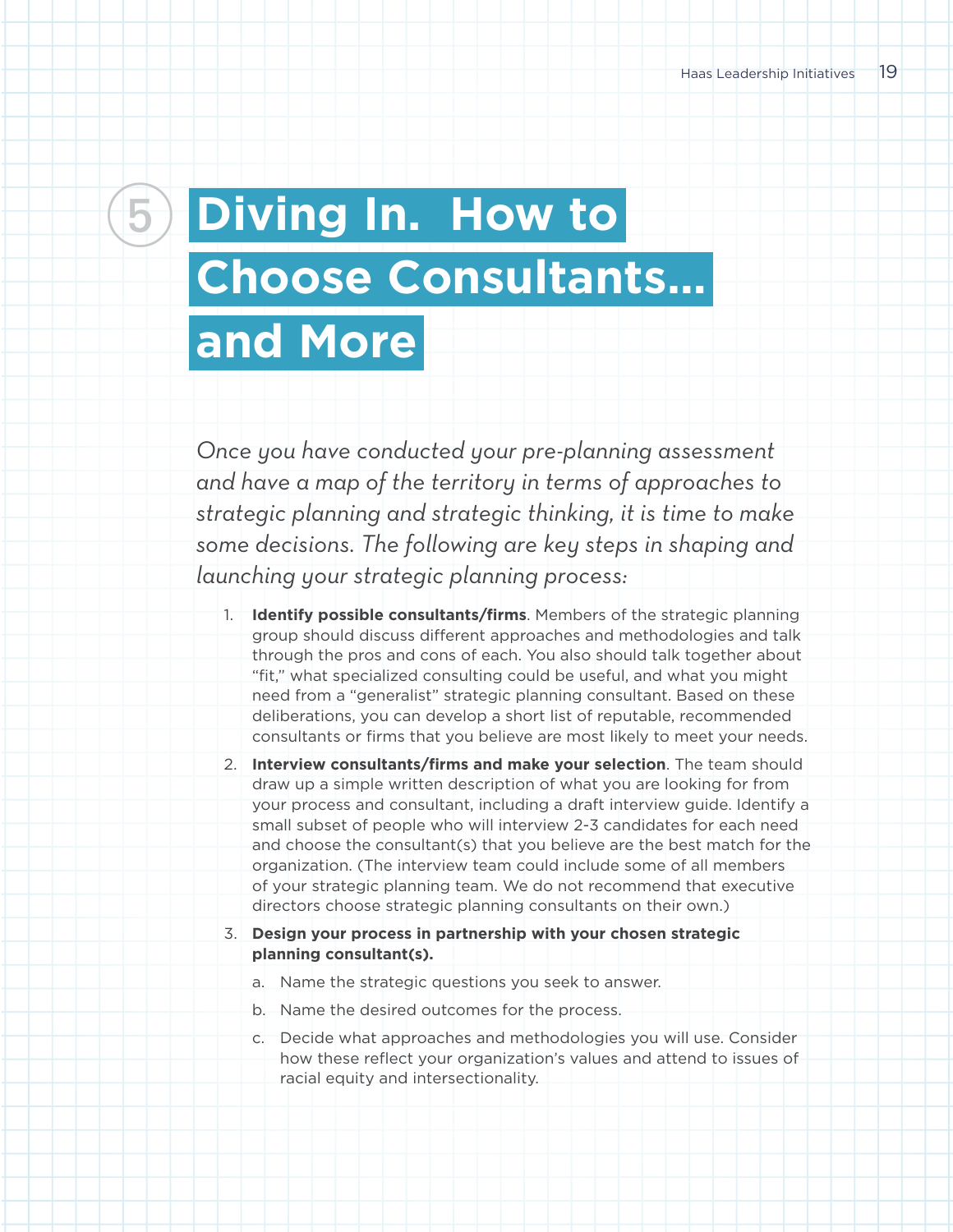- d. Decide how you will incorporate the essential elements (page 7) of strategically-led organizations in some form. Consider which of these elements will be the final written strategic framework or strategic plan.
- e. Decide who will be a part of this process and who will lead it.
- f. Determine how decisions will be made.
- g. Decide the time frame and budget for planning.

As you embark on your planning journey, it's important to remember that the planning process is actually the beginning of implementation. Through strategy development, organizations have the opportunity not only to explore possible futures and gain input from multiple stakeholders, but also to build the team's capacity to effectively implement a strategy and plan.

### *What Goes in the Final Plan*

When it comes to strategic planning, the *process* and the *product* are both important. While the following may not all be captured in one written document, we feel these are generally key components of a strong strategic plan. This list will help ensure that you and your team can act on your strategy, describe it to others, and manage the aligned work.

Here's what you want reflected in the final plan:

- 1. The **problem(s)** you are solving, your **vision** and **mission**
- 2. Clarity about **values**—for many of us, our work centers racial equity
- 3. Clarity about **direction**—often a laser-focus goal or North Star for your work that makes sense for this time in history
- 4. Clarity about **strategy**—your best thinking on how to leverage your position to advance in your work and achieve your goal
- 5. **Accountability** vis-à-vis how well the group is succeeding—including methods for understanding your actual impact and how your organization is experienced by those with which it partners and aims to help or affect
- 6. **Plans to operationalize the strategy**—an implementation plan that outlines who will do what by when, plus the material and human **resources** necessary to implement the plans
- 7. A plan to **resource** the work—a clear business model and associated fundraising strategy
- 8. **A communications** plan (internal and external) to communicate to your various audiences about your direction, values, and mission, and to shift hearts and minds
- 9. **A technology** plan outlining the technology tools, practices, and policies that will support your strategy and attainment of your goals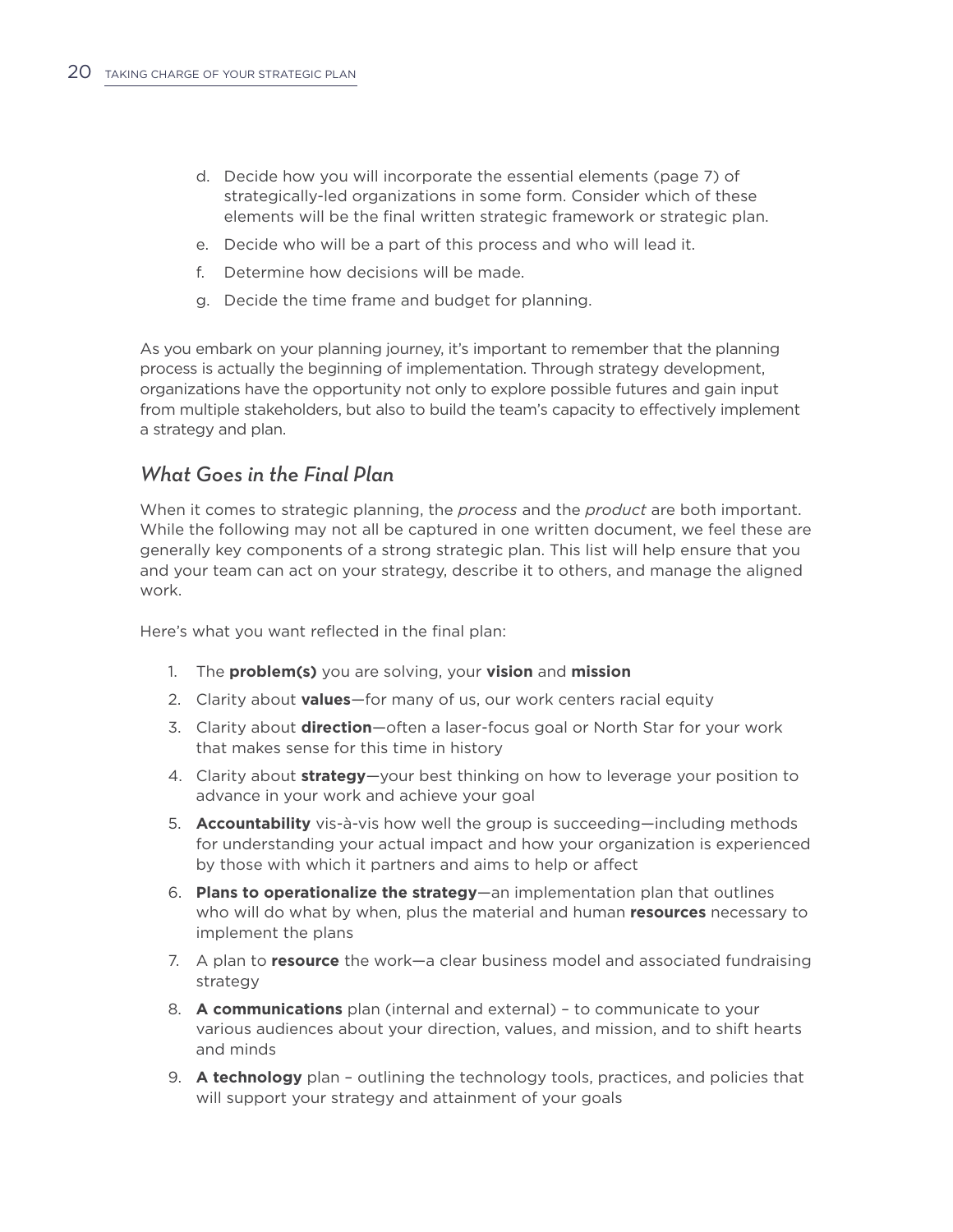- 10. **An evaluation** plan—to gauge whether a strategy is working and aligned with your values through systematic and intentional inquiry that respects multiple ways of knowing.
- 11. **Mechanisms and practices that will be used keep the plans current**, and to manage strategy implementation

Stories of Breakthroughs in Strategic Planning & Strategic Thinking: *Coalition for Humane Immigrant Rights of Los Angeles (CHIRLA)*

The **Coalition for Humane Immigrant Rights of Los Angeles (CHIRLA)** has engaged in strategic planning on a fairly regular three-to-five-year schedule. In 2013, when it began the process to develop its current strategic plan, CHIRLA had a number of core questions it was trying to explore and understand. One of these questions was about its strategy for local, statewide, and national impact. CHIRLA leaders wanted to clarify the organization's future strategic direction, since CHIRLA was increasingly feeling pressure to build from its local base in Los



Angeles County to work across California and even nationally. CHIRLA's leadership also wanted to ensure that any future growth and expansion would be sufficiently resourced.

CHIRLA developed a robust plan that clarified program strategy while identifying organizational capacity needs—an important balance that can sometimes be hard to achieve in strategic planning. In particular, CHIRLA created a thoughtful resource development model to continue to attract significant support from institutional funders and individual donors, while increasing government funding as appropriate, and building a fee-based membership approach.

Working with a consultant, CHIRLA set up a strategic planning committee, consisting of both board and staff members, to design the plan. The committee engaged staff and board at key moments throughout the process, including final approval by the board. After this internal approval, CHIRLA created an executive summary of the key changes envisioned in the plan. The organization hired a well-informed and impartial consultant to share the executive summary with key stakeholders and solicit their feedback. This feedback proved important to CHIRLA as it began to implement its statewide expansion strategy and membership development program. Today, CHIRLA uses the components of the strategic plan to develop its annual work plans and to inform progress and learning at its regular staff and board retreats.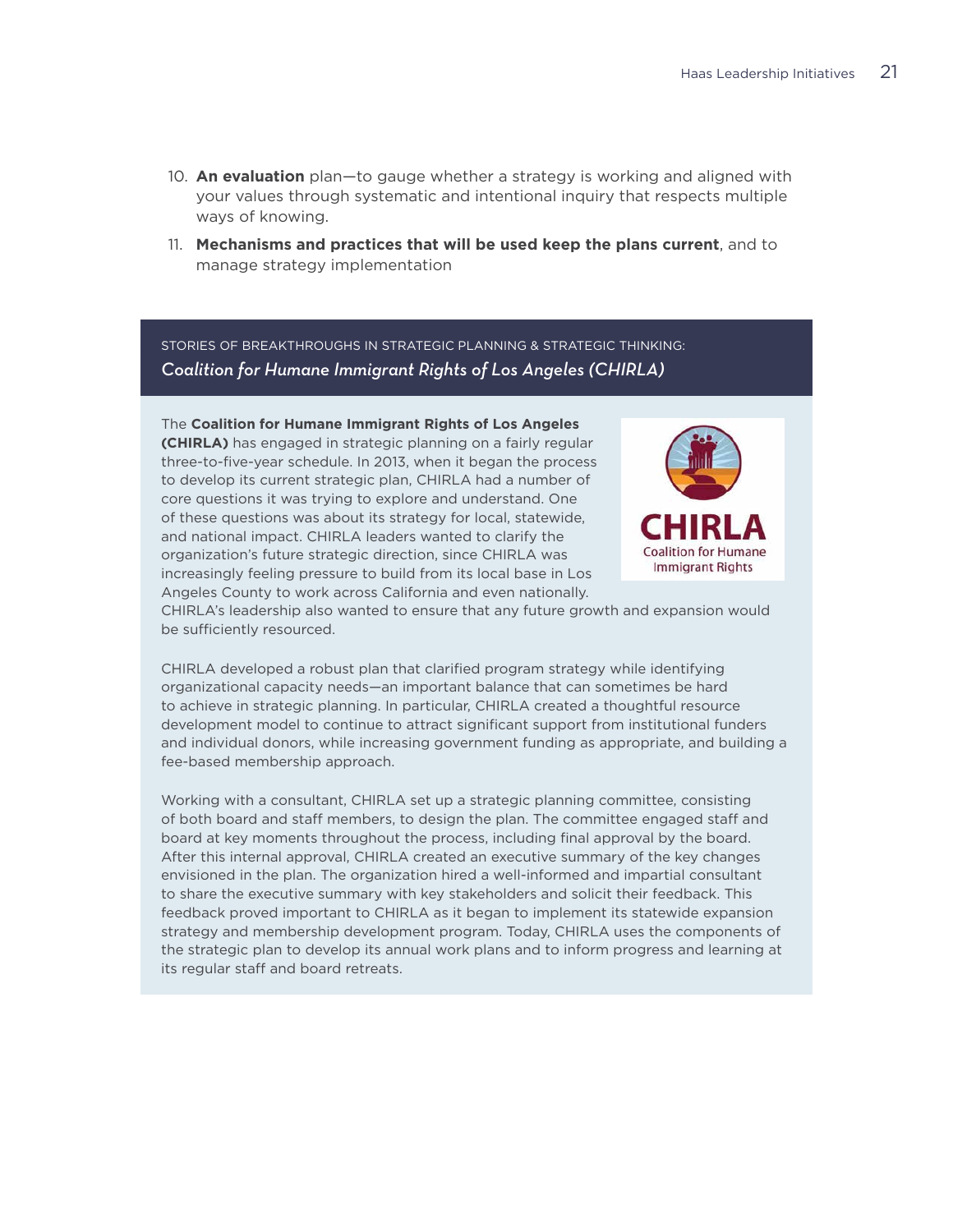### *Gauging Your Organization's Readiness to Put Your Plan into Action*

Part of strategic planning is building your organization's capacity to carry out the plans in the implementation phase that follows. As you decide how best to conduct strategic planning for your organization, consider your current and past experience creating and using strategy:

- What approaches have you used previously to develop strategy and plans, and how have they worked for you?
- • How successful has your organization been in the implementation of these plans?
- • Do you currently work with dashboards or other mechanisms to make it easy to track progress collectively toward achievement of desired goals?
- • Is it an everyday occurrence for your team to have honest conversations about race, gender, power, privilege, and other identities within your organization and in the external work?
- How are you accountable to your constituencies and strategic partners?
- • How effective is leadership in your organization, including board, management and program leaders?
- Does your organization have an orientation toward being a "learning" community" where new ideas are readily surfaced, explored, and acted upon? How do you learn with your constituencies and strategic partners?
- How well does your organization adapt to change? What do you do now, either explicitly or implicitly, that supports your organization in being nimble and responsive to new information and changes in your environment?

Answering these questions will give you insight into your organization's strengths and areas for growth going forward. The planning process itself can serve as a "training" exercise by engaging multiple organizational players in strategic thinking and coaching them to be effective strategists. By intentionally focusing on what supporting roles and mechanisms will be needed to succeed in crafting and implementing your plan, this work can increase your likelihood of making good use of the strategy and plans you develop.

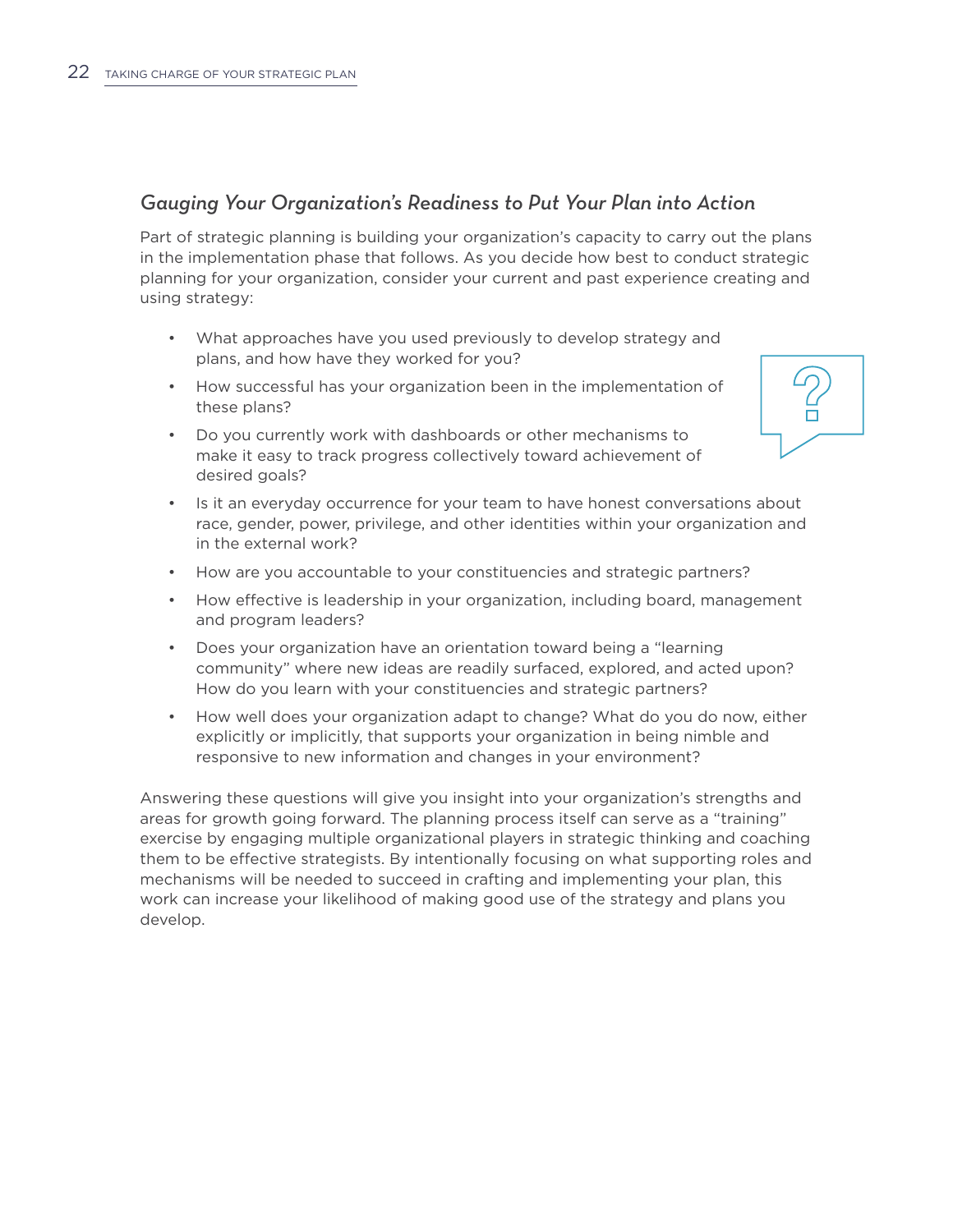# <span id="page-22-0"></span>**Conclusion**

*Planning can take organizations to a new level of possibility when they bring in new data and new thought partners to challenge their thinking; tailor their processes to what is most needed for their organizations or alliances; allow themselves to think out of the box and be open to transformative change; adapt strategies and tactics based on new learning and changing conditions; and use the planning process as a vehicle to energize and unite their stakeholders in a shared direction.* 

We hope this guidebook will support you in taking charge of your strategic planning. We are confident that you will develop a process and set of products that can catapult your organization or alliance forward to even stronger impact while building alignment and increasing your team's capacity for experimentation, learning, and advancing racial equity.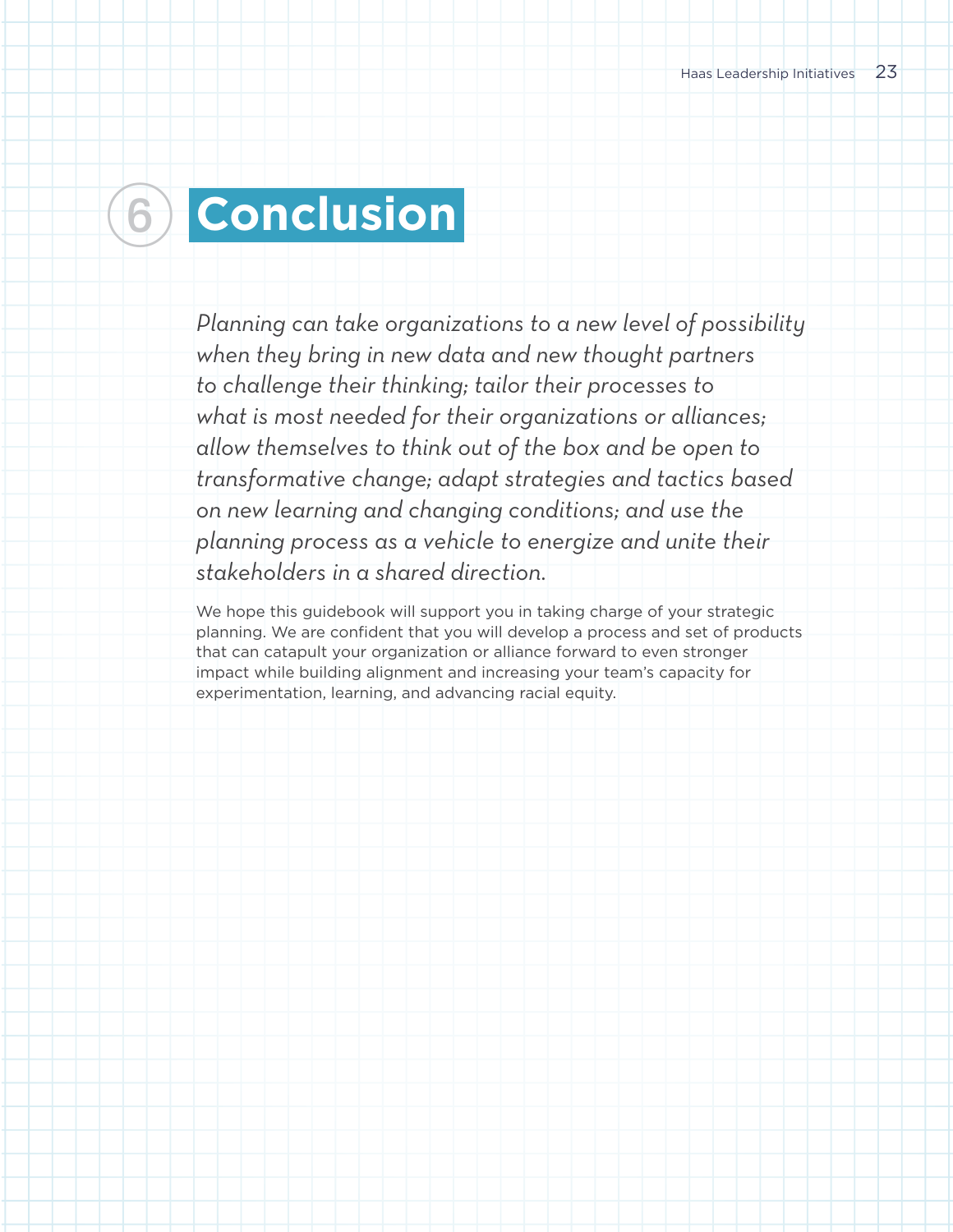<span id="page-23-0"></span>

### *Detailed List of Pre-Planning Assessment Questions*

1. What is propelling your interest in strategic planning at this time? What are the important questions that your organization is trying to answer or the strategic issues you are trying to address? Why is this the right time to plan?



- a. Do you believe that your organization and your mission will be around 10 years from now? Why or why not?
- b. What is the state of the systems of which you are a part?
- c. Does the answer to either of the questions above suggest other strategic issues with which you should grapple?
- d. What will success for this strategic planning process look like?
- e. What are the "lines in the sand," "sacred cows," or "constraints" at play?
- f. What are the "elephants in the room"?
- 2. How healthy is your organization overall in this moment? What does a review of your "organizational vital statistics" (mission, programs, campaigns, governance, partnerships, finances, etc.) tell you about what needs attention?
	- a. Are there any current or looming crises? (If so, this may not be a good time for strategic planning.)
- 3. What is the strength of your organization's leadership and the quality of the relationships among different levels of leadership? (Planning can bring people into alignment, but it is rarely a process that will bridge significant rifts.)
	- a. What is the relative strength and quality of the board chair-executive director relationship?
	- b. What is the relative strength and quality of the executive director-senior staff relationship?
	- c. Do you have strong leaders in your organization (board, senior staff)? What about your managers? Do you have a deep bench?
	- d. Is there any impending transition in leadership?
- 4. What is your analysis of culture, values, race, power, privilege, and other identities within your organization, and how should that inform the design of your planning process?
	- a. What is the formal and informal power structure in your organization?
	- b. What are the values that animate your work and mission?
	- c. Justice and equity are core values for most social justice organizations. In what ways does an understanding of racial equity with an intersectional lens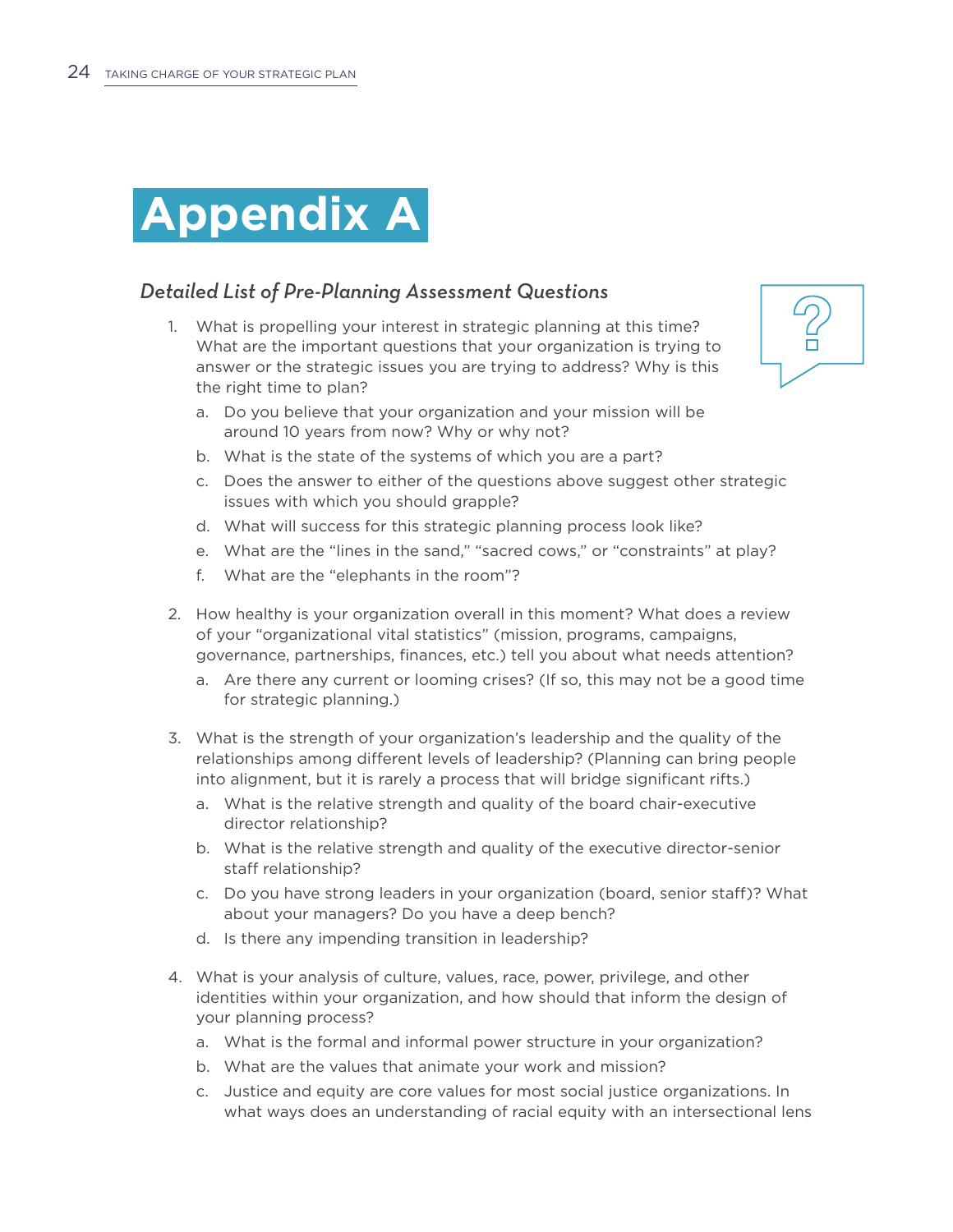shape your work with partners and the community? How does racial equity manifest in your organization? In what ways is your organization falling short of living your values of justice and equity?

- d. How would you characterize the culture of your organization? How do you get work done? Is your culture "functional"?
- e. Who sets the "tone," "feeling," and/or "pace" of the organization?
- 5. What are your preferences in the design of the strategic planning or strategic thinking process? Whose engagement and input do you need to ensure you develop a well-informed, well-supported plan? Over what time could/should the planning happen?
	- a. When is the last time you did strategic planning or strategic thinking, and what worked well about that process? What did not work well?
	- b. How do you use strategy now? How do you set goals and plan currently?
	- c. Given your questions, what information do you need to collect? From whom? In what ways? Whose input is needed?
	- d. Do you have an updated theory of change and is it generally understood by board and staff? How clear is what you do and why internally, and to your various communities? Should a look at your theory of change be part of this process?
	- e. How do you currently engage your base?
	- f. Who needs to be involved? In what ways?
	- g. What's your appetite for the process in terms of time and resources?
	- h. How do you imagine decisions will be made in this process? What's your usual practice? How will that approach advance your value of racial equity with an intersectional lens?
	- i. What's your experience working with consultants? Are you working with other consultants now? If so, how will their work inform or relate to the strategic planning process?
	- j. What would be a good consultant fit for your group?
	- k. Do you have particular expectations or hopes for how the process is managed?
	- l. Who will be the key organizational liaison (holder of this process, partner to the consultant)?
- 6. How much data on your strategic questions can you generate internally, and how much new data collection is likely needed?
- 7. What are the tools or products you would like at the end of the strategic planning process?
- 8. Based on your preliminary assessment, is a comprehensive planning process or a more streamlined process the right thing for your organization or alliance at this time? Or should you consider putting any planning process on hold to address more pressing matters?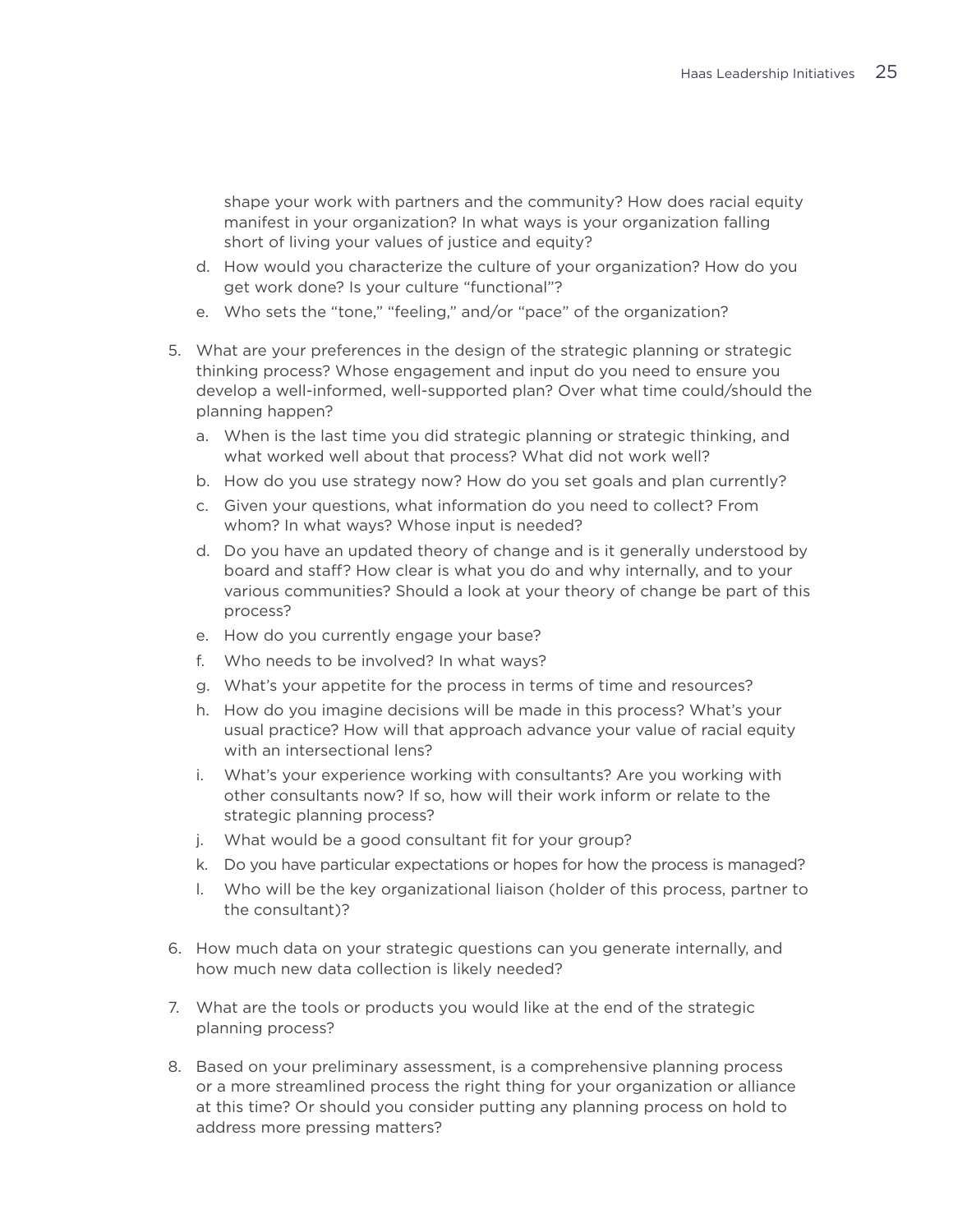

# *Organizational "Vital Statistics" Outline*

#### Vital Statistics Outline

This tool can be helpful early in a planning process. It is one way to organize facts about the organization *so that all stakeholders engaged in the planning have the same baseline information available to them* – whether they are board members, staff, community members, partners, etc.

If *trend* data is presented about fundraising, finances, membership growth, etc. – *this tool also helps stakeholders pinpoint issues that would benefit from attention in the planning process*.

This is a suggested outline that should be adapted to fit the interests and concerns of your organization.

#### Elements to Consider Tracking

- I. Mission: What is your mission and what is your theory of change?
- II. Programs: What are the current programs? What is their scope? Their relative strength and value? How do you know?
- III. Campaigns: Are you currently in a campaign? What is the current status of your campaign or campaigns?
- 
- IV. Governance Structure: What is the governance structure? Who is on your board and are its members working well together to fully inhabit their roles?
- V. Partners and Networks: With whom are you collaborating and for what purpose? What are your network's relative strengths and values, given your mission and the current context?
- VI. Funding: What are your organization's sources of funding?
	- a. What is the proportion of funding that comes from these sources and how reliable are they likely to be going forward?
	- b. What do you notice about whether funding has increased or decreased from any particular source or type of revenue?
- VII. Financial Health: What is your organization's financial health and the status of its compliance requirements?
	- a. Have you had balanced budgets the last few years? If you drew on reserves, was it for a strategic purpose or because you had no other choice?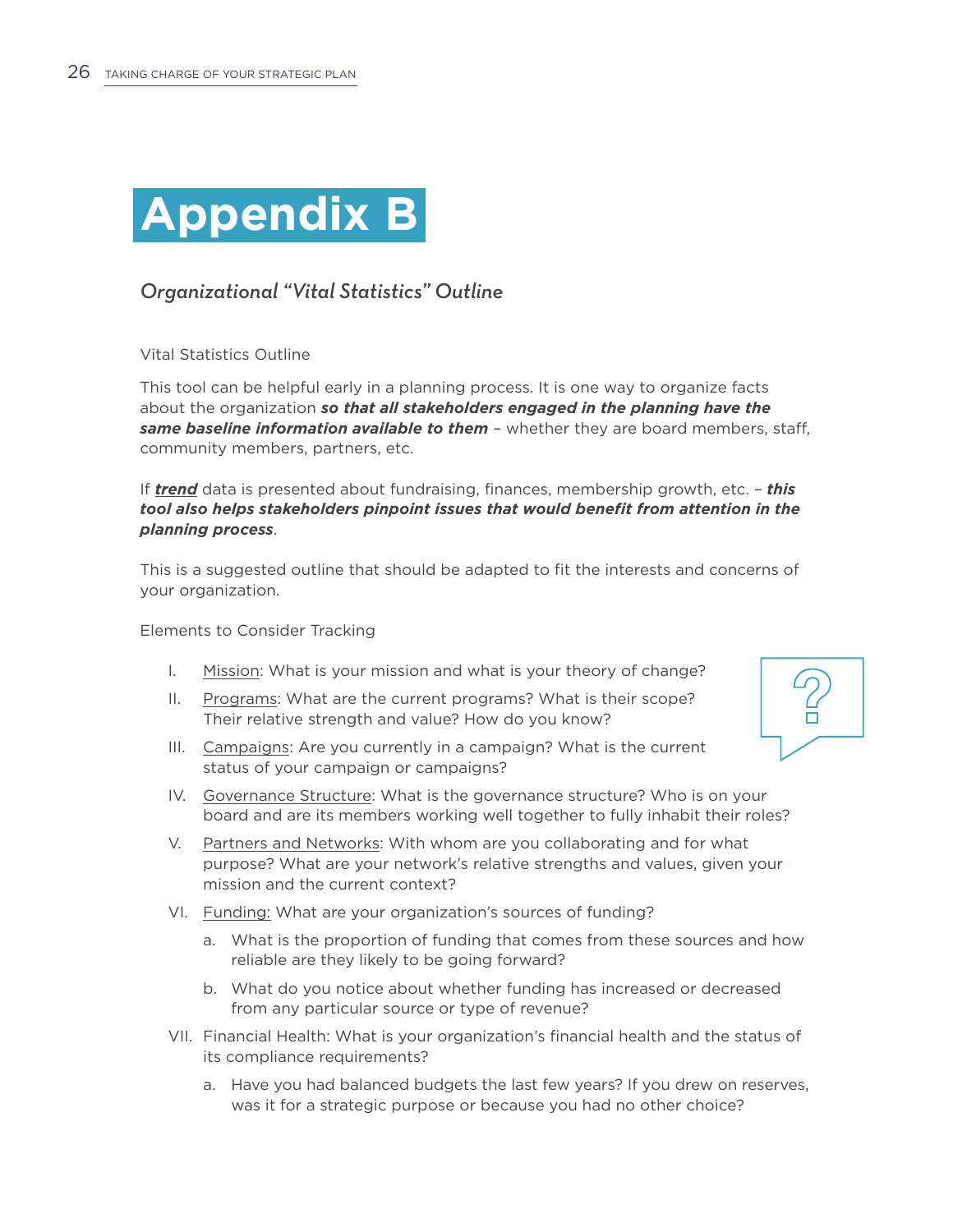- b. What is your current budget for this fiscal year and how much of that budget has already been raised?
- c. Have you had clean audits?
- d. What is the total equity figure on your balance sheet? Are there any other key observations from your balance sheet?
- e. How much does your organization have in unrestricted reserves?
- f. What is the current mix of different sources of revenue?
- g. What is your business model? What are the operating assumptions about your revenue mix that underlie beliefs about your organization's sustainability?
- h. Do you develop fundraising strategies each year? What's the forecast for revenue for the upcoming fiscal year? Are any major funders phasing out?
- i. What is the status of your latest 990? What is the status of your statebased filings? If you do lobbying, have you made the 501(h) election? If you do lobbying, do you have a system to track lobbying and ensure your organization is in compliance?
- VIII. Capacity: What is your organizational capacity?
	- a. Evaluation: What kind of data do you have now to inform your understanding about your impact?
	- b. Staff: number, distribution, tenure, expertise, diversity, knowledgemanagement systems, professional development/talent pipeline approach
	- c. Communications: To what degree are your communications intentional, strategic, resourced, and effective?
	- d. Technology: To what degree and in what ways does technology inform and advance your mission?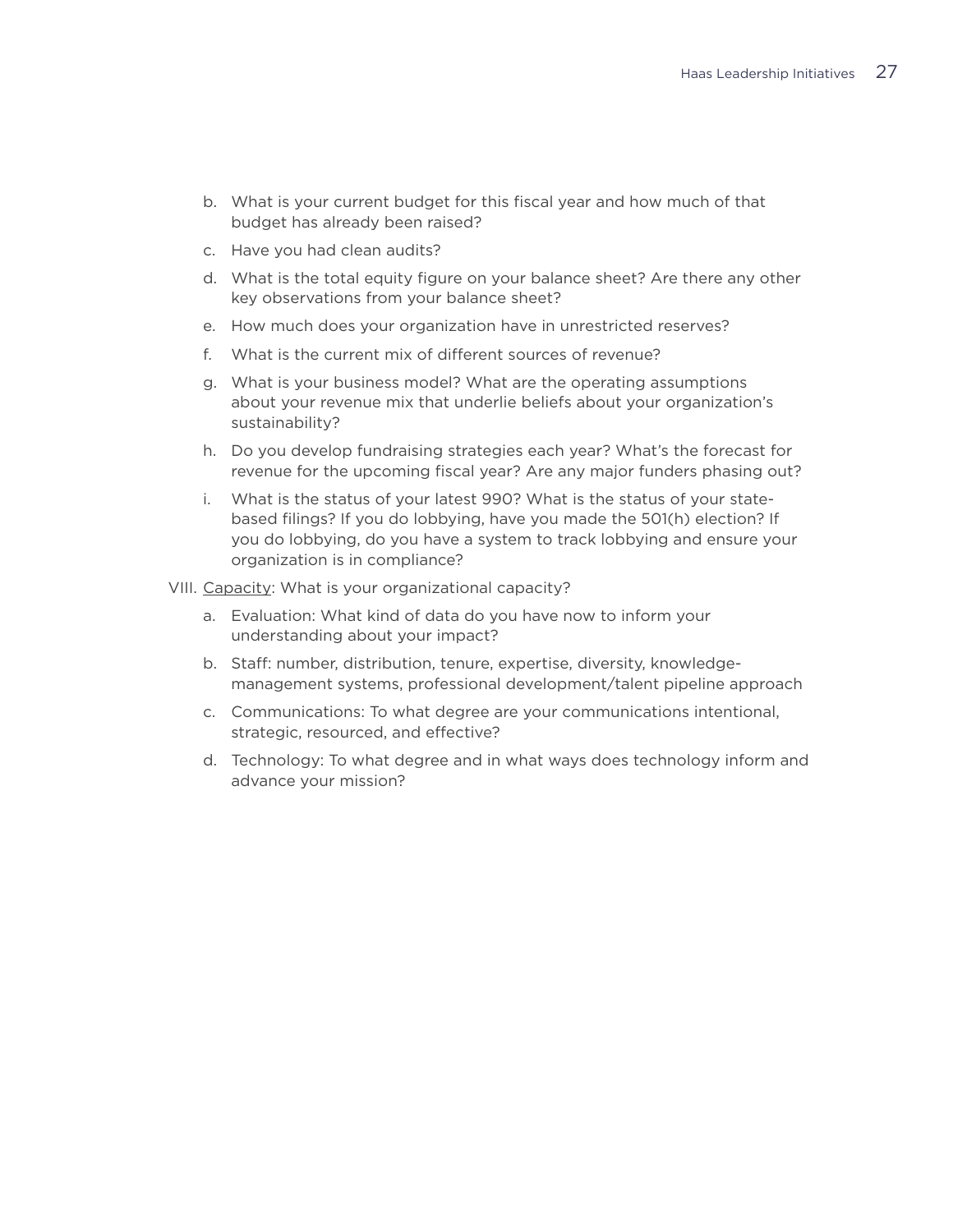

# *Different Methodologies Frequently Used To Support Strategic Planning*

Below are some different methodologies used to develop strategy. They are not necessarily comprehensive approaches to strategic planning on their own, yet each can play a valuable role in strategy development.

#### **Design Thinking**

Design thinking often refers to applying the methods and approaches used by designers including architects, urban planners, and product developers. There are many different understandings of design thinking. It is generally understood that design thinking methods share the following common traits: 1) creativity, 2) ambidextrous thinking—whole body and whole brain approaches, 3) teamwork, 4) user-centeredness and empathy, 5) curiosity, and 6) optimism. Social justice groups sometimes use design thinking to center the needs of the people being served at the core of the strategic planning process. One premise of design thinking is that the bigger the problem (or the more the constraints), the more magnificent and creative the solution. For more about design thinking and its application, see Stanford Design [School,](https://dschool.stanford.edu/about/) [Interaction Institute](http://interactioninstitute.org/design-thinking-for-social-change/) or [Idea Lab.](https://idealab.sdsu.edu/a-primer-on-design-thinking/))

#### **Future Search**

Started by Marvin Weisbord and Sandra Janoff, [Future Search](http://www.futuresearch.net) is a defined approach to a three-day planning meeting. On their website, they describe Future Search as a "planning meeting that helps people transform capability for action very quickly. The meeting is task-focused. It brings together 60 to 80 people in one room or hundreds in parallel rooms. People tell stories about their past, present and desired future." Several principles form the basis for Future Search: 1) Getting the whole system in the room; 2) Exploring all aspects of a system before trying to fix any part; 3) Putting common ground and future action front and center, 4) Treating problems and conflicts as information, not action items; and 5) Having people accept responsibility for their own work, conclusions, and action plans.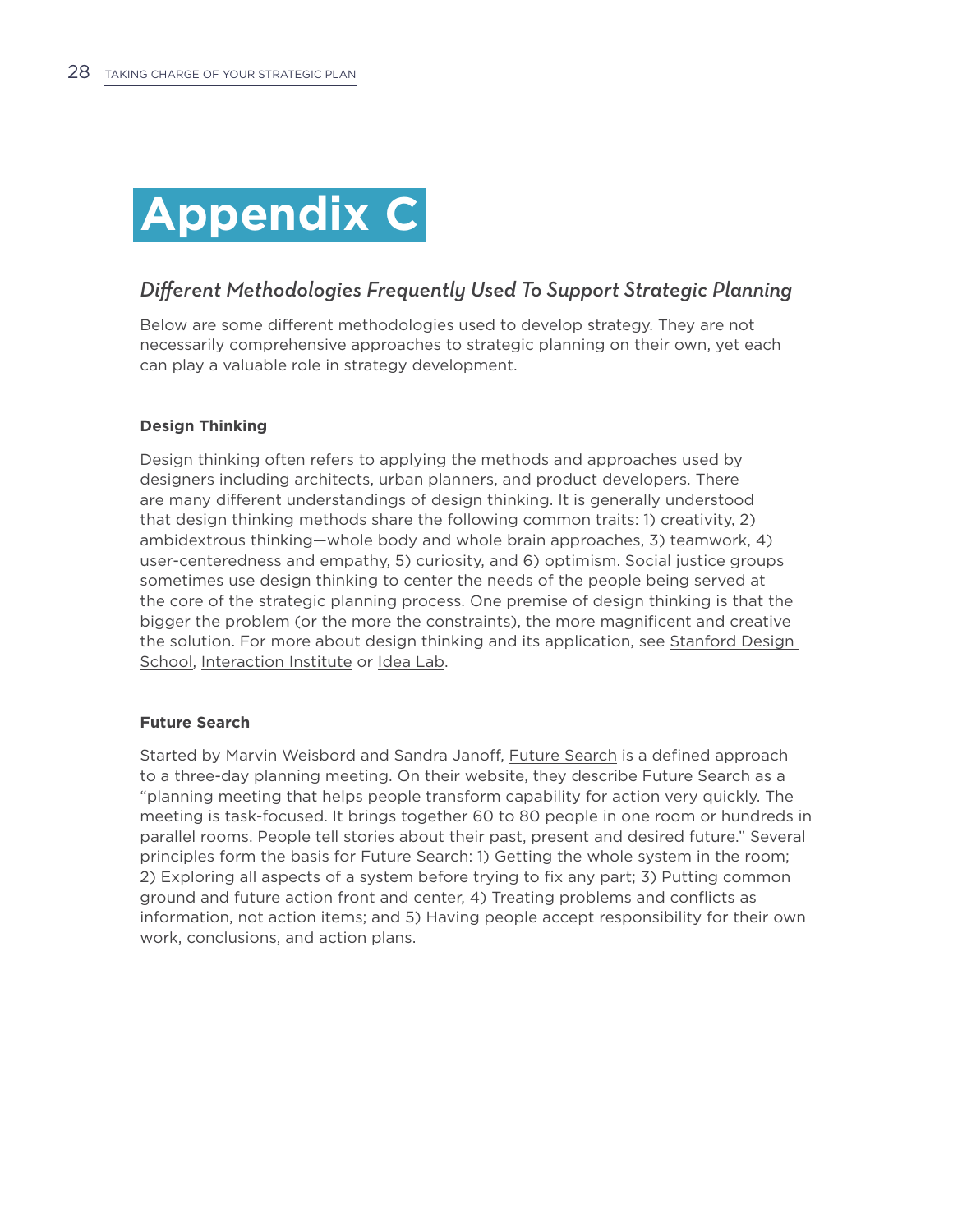#### **Scenario Planning**

Scenario planning—which is often associated with the work of physicist and military strategist Herman Kahn—is an alternative or supplement to research on trends. Scenario planning can be done in many different ways. One method starts by dividing a group's knowledge into two broad domains: 1) things we believe we know something about, and 2) elements we consider uncertain or unknowable. Using stories or "scenarios," the group works through a strategic thinking process to identify the probable outcomes and implications. The part of the overall process that is radically different from most other forms of long-range planning is the central section, the production of the scenarios. At its most basic level, scenario planning follows six steps: 1) Decide on the drivers for change and a group's assumptions; 2) Bring drivers together into a viable framework; 3) Produce seven to nine initial mini-scenarios; 4) Reduce to two to three scenarios; 5) Draft the scenarios; and 6) Identify the issues arising. When scenario planning is integrated with a systems thinking approach to scenario development, it is sometimes referred to as ["dynamic scenarios](https://en.wikipedia.org/w/index.php?title=Dynamic_scenarios&action=edit&redlink=1)."

#### **Theory of Change**

As with strategic planning, there are competing views and opinions about developing and using theories of change. The Aspen Roundtable for Community Change pioneered the theory of change approach in the 1990s, mostly applying it to community change initiatives. Later, they expanded this approach to such topics as structural racism, international development, public health, human rights, and more. A theory of change is essentially an organization's blueprint for how to bring about the change it is seeking in the world. Organizational leaders develop their "theory" of what the necessary building blocks are to bring about their "intended impact." A core assumption of the theory of change methodology is that social problems, by their nature, are complex. Thus, no single organization alone can bring about these changes.

Strategic Concepts in Organizing and Policy Education (SCOPE), founded by Anthony Thigpenn and currently led by Gloria Walton, identifies three parts to an organization's theory of change (analysis, goals, and strategies) and lays out a series of questions that social and racial justice organizations can ask in building their theory of change. Many practitioners develop theory of change flow charts that start with strategies and activities and then outline short-term outcomes, intermediate outcomes, long-term outcomes, and an organization's ultimate goal or vision.

Practitioners have documented numerous challenges that groups face when wrestling with these big long-term questions. Yet, leaders and consultants also describe the theory of change planning process as enormously robust and an exceptionally powerful tool. They say it helps to bring multiple perspectives to the table and to align and focus an organization on where it can have the greatest impact in the larger ecosystem in which it operates.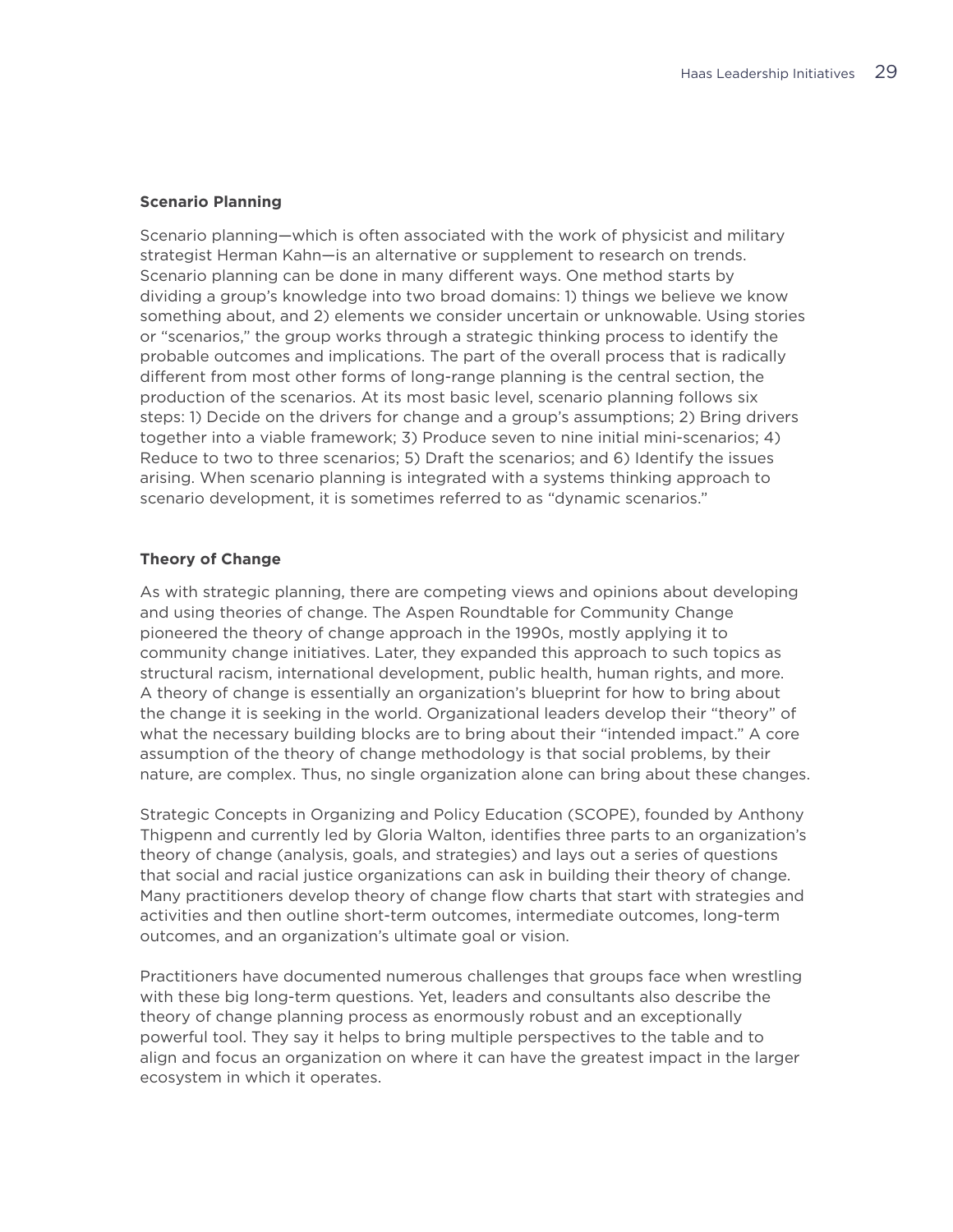#### **Transformative Practices**

Transformative practices link human transformation with organizational and social transformation. While these practices and technologies are not strategic planning methodologies per se, many leaders point to them as being key to breakthroughs in their strategic thinking and/or effectiveness in pursuing their strategic directions. Recently, a field of practitioners has set out to bring transformative practices to social and racial justice organizing. These include: Black Organizing for Leadership and Dignity (BOLD), Rockwood Leadership Institute, Social Transformation Project, Generative Somatics, Forward Together, Move to End Violence, Movement Strategy Center, Momentum Institute, and the Applied Zen Program of the Institute of Zen Studies.

Forward Stance is a transformative practice that some FLA grantees are integrating into their practice, including into their planning processes. It is mind-body technology co-developed by Norma Wong (of the Applied Zen Program of the Institute of Zen Studies) and Forward Together (formerly Asian Communities for Reproductive Justice) to support leaders as they identify solutions and build their capacity to pursue them. A basic premise of Forward Stance is that we can find answers and interrupt habits much faster through the body than through our minds. In an interview in *transform* (an online magazine produced by the Center for Transformative Change), Wong explains: "*Forward Stance* is a mind-body approach to movement building. A mind-body approach utilizes the physical *experience* to develop, explore, and demonstrate human actions. By developing a physical and conceptual understanding of basic *Forward Stance* principles, organizations and allies can literally shift the way in which we move in the world. The basics include characteristic principles of stance, energy, awareness, and rhythm. *Forward Stance* emphasizes proactive, strategic action that draws from sustainable energy in a constantly changing environment."

Forward Stance is a powerful tool for unlocking the creativity and curiosity of a team—allowing them to ask difficult questions and challenge assumptions that often limit nonprofit organizations. Dana Ginn Paredes, co-founder of Momentum Institute and a senior trainer in Forward Stance, has done Forward Stance work with FLA plan consultants, staff, and grantee leaders.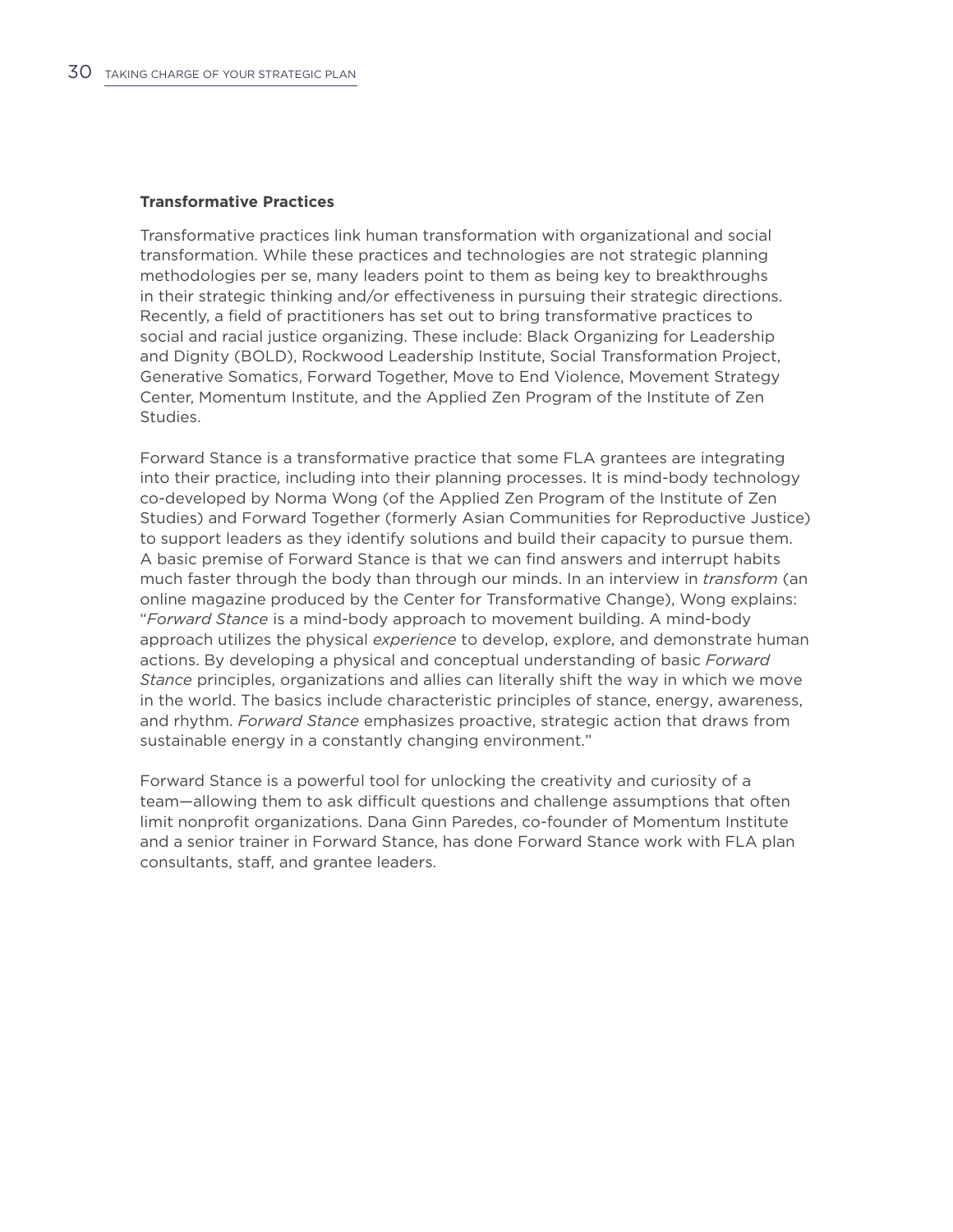

### *Readings on Strategic Planning*

The following are some additional resources on strategic planning. We recognize that much of the wisdom on strategic thinking and planning among social justice leaders, leaders of color, LGBTQ leaders, immigrant leaders, and women leaders—among many—never makes it to print. If you are interested in sharing your experiences and insights, we would love to hear from you!

Allison, Michael, and Jude Kaye. 2012. *Strategic Planning for Nonprofit Organizations: A Practical Guide for Dynamic Times, Third Edition.* Hoboken, New Jersey: John Wiley and Sons, Inc.

Allison, Michael. 2015. "*Strategy Needs a Plan."* Stanford Social Innovation Review.

Barry, Bryan W. 1997. *Strategic Planning Workbook for Nonprofit Organizations.* St. Paul, Minnesota: Fieldstone Alliance.

brown, adrienne maree. 2017. *Emergent Strategy – Shaping Change, Changing Worlds*. Chico, CA: AK Press

Bryson, John M. 2011. *Strategic Planning for Public and Nonprofit Organizations: A Guide to Strengthening and Sustaining Organizational Achievement*. San Francisco, California: Jossey-Bass.

Misra, Susan. 2016. "*Being Strategic and Nimble When You Aren't in Control."* Management Assistance Group.

Katcher, Robin. 2015. "*Iterative Strategy: From Competition to Alignment*." Management Assistance Group*.*

Gross, Susan, Robin Katcher and Neel Master. 2007. *Strategic Planning that Makes a Difference and That's Worth the Time.* Management Assistance Group

La Piana, David, and Heather Gowdy, Lester Olmstead-Rose, and Brent Copen. 2012. *The Nonprofit Business Plan: The Leader's Guide to Creating a Successful Business Model.* New York: Turner Publishing Company.

La Piana, David. 2008. *The Nonprofit Strategy Revolution: Real-Time Strategic Planning in a Rapid-Response World.* St. Paul, Minnesota: Fieldstone Alliance.

O'Donovan, Dana, and Noah Rimland Flower. 2013. "*The Strategic Plan is Dead. Long Live Strategy*." Stanford Social Innovation Review*.*

O-Pries, Lindsey with Management Assistance Group. 2016. "*Actionable and Adaptable Prorgram Strategy.* Blog on MAG website.

Wolff, Tom, Meredith Minkler, Susan M. Wolfe, Bill Berkowitz, Linda Bowen, Frances Dunn Butterfoss, Brian D. Christens, Vincent T. Francisco, Arthur T. Himmelman And Kien S. Lee. 2017. "*Collaborating for Equity and Justice: Moving Beyond Collective Impact*." NonProfit Quarterly